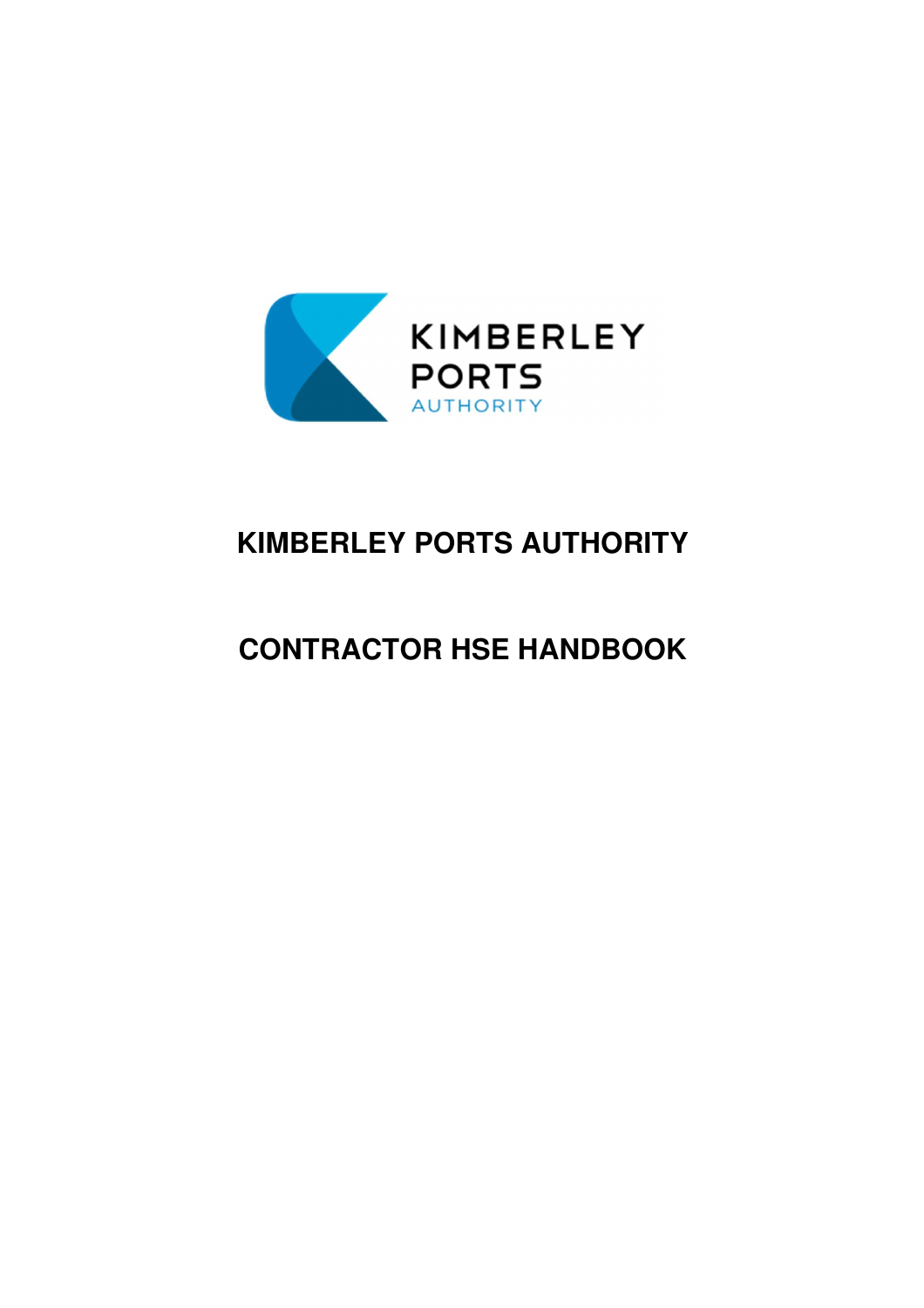

# KIMBERLEY CONTRACTOR HSE HANDBOOK

| <b>Current version number: 4.1</b>     | File reference: OSH121/166866 | <b>Maintained by: HSER Manager</b> |
|----------------------------------------|-------------------------------|------------------------------------|
| Original issue date: 8/11/2013         | Last review date: Feb 2022    | Next review date: Feb 2025         |
| <b>Procedure Designation: Non-Core</b> | <b>Review Period: 3 years</b> | <b>Audience: KPA Contractors</b>   |

# **TABLE OF CONTENTS**

| $\mathbf{1}$ |        |  |  |  |  |
|--------------|--------|--|--|--|--|
|              | 1.1.   |  |  |  |  |
| 2.           |        |  |  |  |  |
| 3.           |        |  |  |  |  |
| 4.           |        |  |  |  |  |
|              | 4.1.   |  |  |  |  |
|              | 4.2.   |  |  |  |  |
|              | 4.3.   |  |  |  |  |
| 5.           |        |  |  |  |  |
|              | 5.1.   |  |  |  |  |
|              | 5.2.   |  |  |  |  |
|              | 5.3.   |  |  |  |  |
|              | 5.4.   |  |  |  |  |
|              | 5.4.1. |  |  |  |  |
|              | 5.4.2. |  |  |  |  |
|              | 5.5.   |  |  |  |  |
|              | 5.6.   |  |  |  |  |
|              | 5.7.   |  |  |  |  |
|              | 5.8.   |  |  |  |  |
|              | 5.8.1. |  |  |  |  |
|              | 5.8.2. |  |  |  |  |
|              | 5.8.3. |  |  |  |  |
|              | 5.8.4. |  |  |  |  |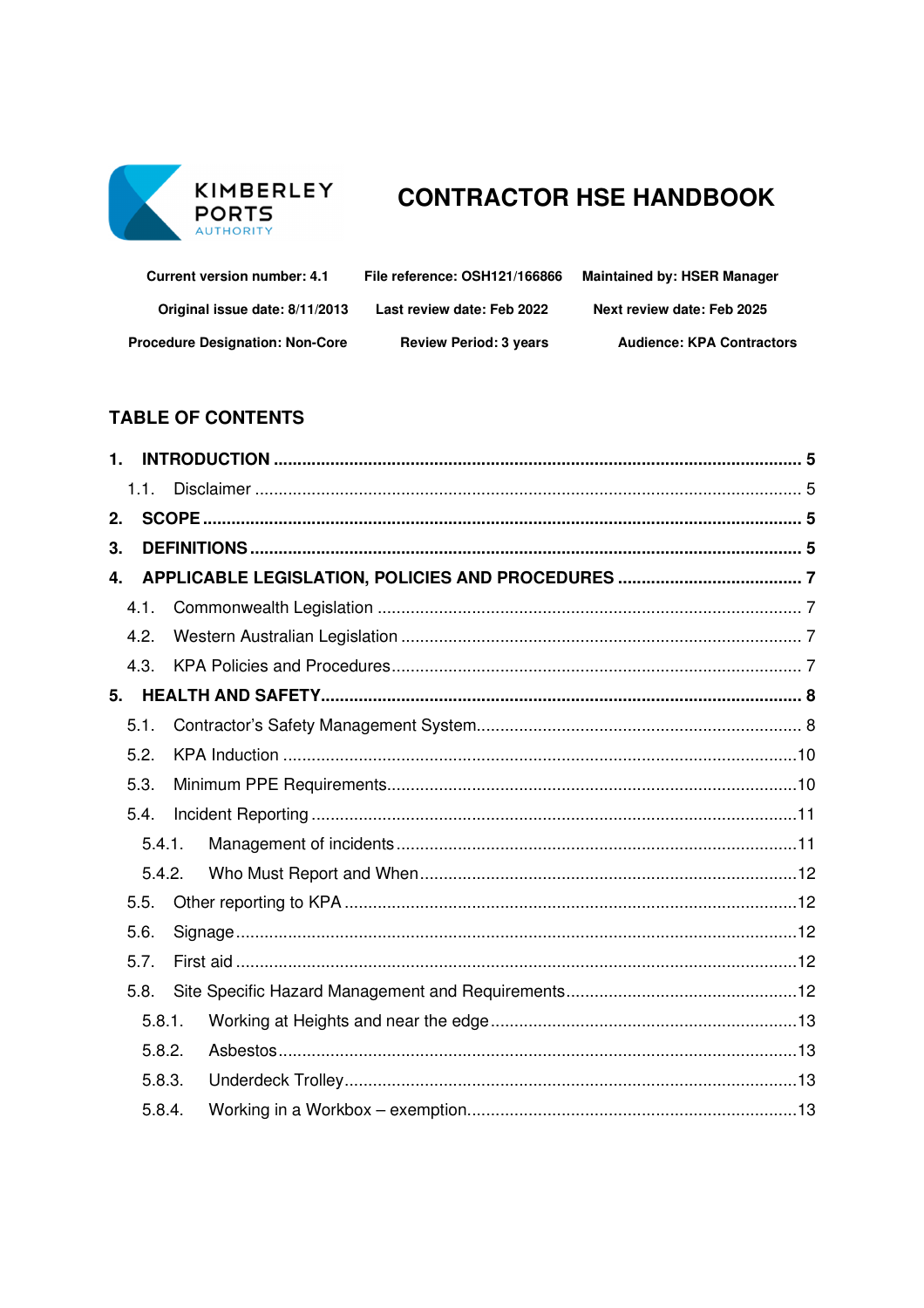|    | 5.8.5. |                                                              |  |
|----|--------|--------------------------------------------------------------|--|
|    | 5.8.6. |                                                              |  |
|    | 5.8.7. |                                                              |  |
|    | 5.8.8. |                                                              |  |
|    | 5.8.9. |                                                              |  |
|    | 5.1.   |                                                              |  |
|    | 5.1.1. |                                                              |  |
|    | 5.1.2. |                                                              |  |
|    | 5.1.3. |                                                              |  |
| 6. |        |                                                              |  |
|    | 6.1.   |                                                              |  |
|    | 6.2.   |                                                              |  |
|    | 6.3.   |                                                              |  |
| 7. |        |                                                              |  |
| 8. |        | ACCESS BY KPA REPRESENTATIVE AND PROVISION OF INFORMATION 18 |  |
| 9. |        |                                                              |  |
|    | 9.1.   |                                                              |  |
|    | 9.2.   |                                                              |  |
|    | 9.3.   |                                                              |  |
|    | 9.4.   |                                                              |  |
|    | 9.5.   |                                                              |  |
|    |        |                                                              |  |
|    | 9.5.1. |                                                              |  |
|    | 9.5.2. |                                                              |  |
|    | 9.5.3. |                                                              |  |
|    | 9.6.   |                                                              |  |
|    | 9.7.   |                                                              |  |
|    | 9.8.   |                                                              |  |
|    | 9.9.   |                                                              |  |
|    |        |                                                              |  |
|    |        |                                                              |  |
|    |        |                                                              |  |
|    |        |                                                              |  |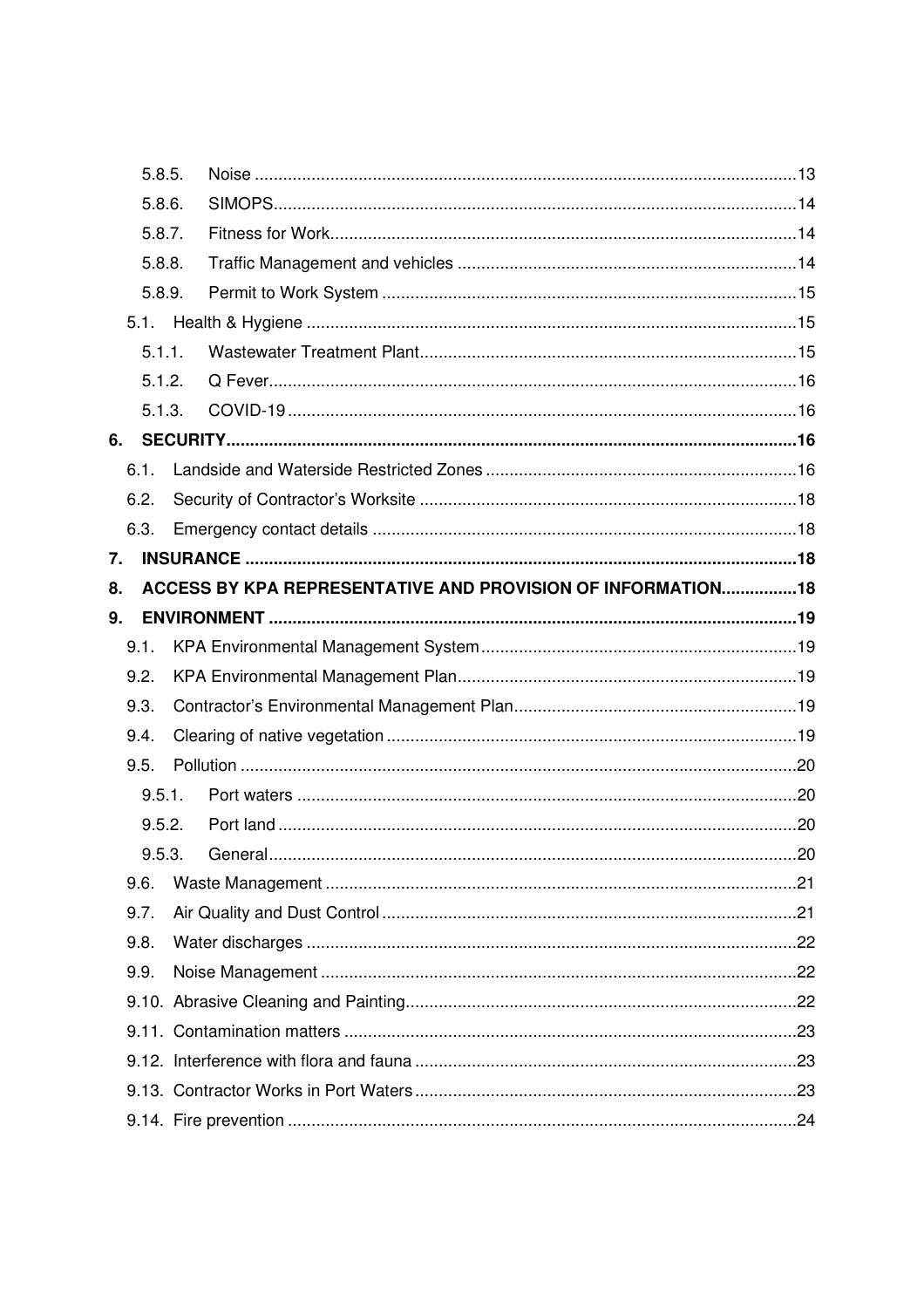# **VARIATION TABLE**

| <b>Date</b>      | Rev | <b>Revision Comment</b>                                                                                                                                                                                                                                                      |
|------------------|-----|------------------------------------------------------------------------------------------------------------------------------------------------------------------------------------------------------------------------------------------------------------------------------|
| 8/11/2013        | A   | <b>Issued for Review</b>                                                                                                                                                                                                                                                     |
| 30/11/2013       | B   | <b>Review Comments Included</b>                                                                                                                                                                                                                                              |
| February 2014    | 2   | Revision and minor changes made                                                                                                                                                                                                                                              |
| <b>July 2014</b> | 2.1 | Whole document review and minor changes made                                                                                                                                                                                                                                 |
| May 2017         | 3   | Review of document and minor edits throughout. Changes included addition<br>of HSE Commitments and Safety Rules, updates to online induction and<br>update to maritime security zone.                                                                                        |
| <b>July 2019</b> | 4   | Review of whole document with changes including additional definitions,<br>safety reporting requirements, additional information in section 5.8 site<br>specific hazard management and requirements, information on insurance<br>requirements and access to site provisions. |
| February 2022    | 4.1 | Full review with minor changes only, including addition of COVID-19<br>controls.                                                                                                                                                                                             |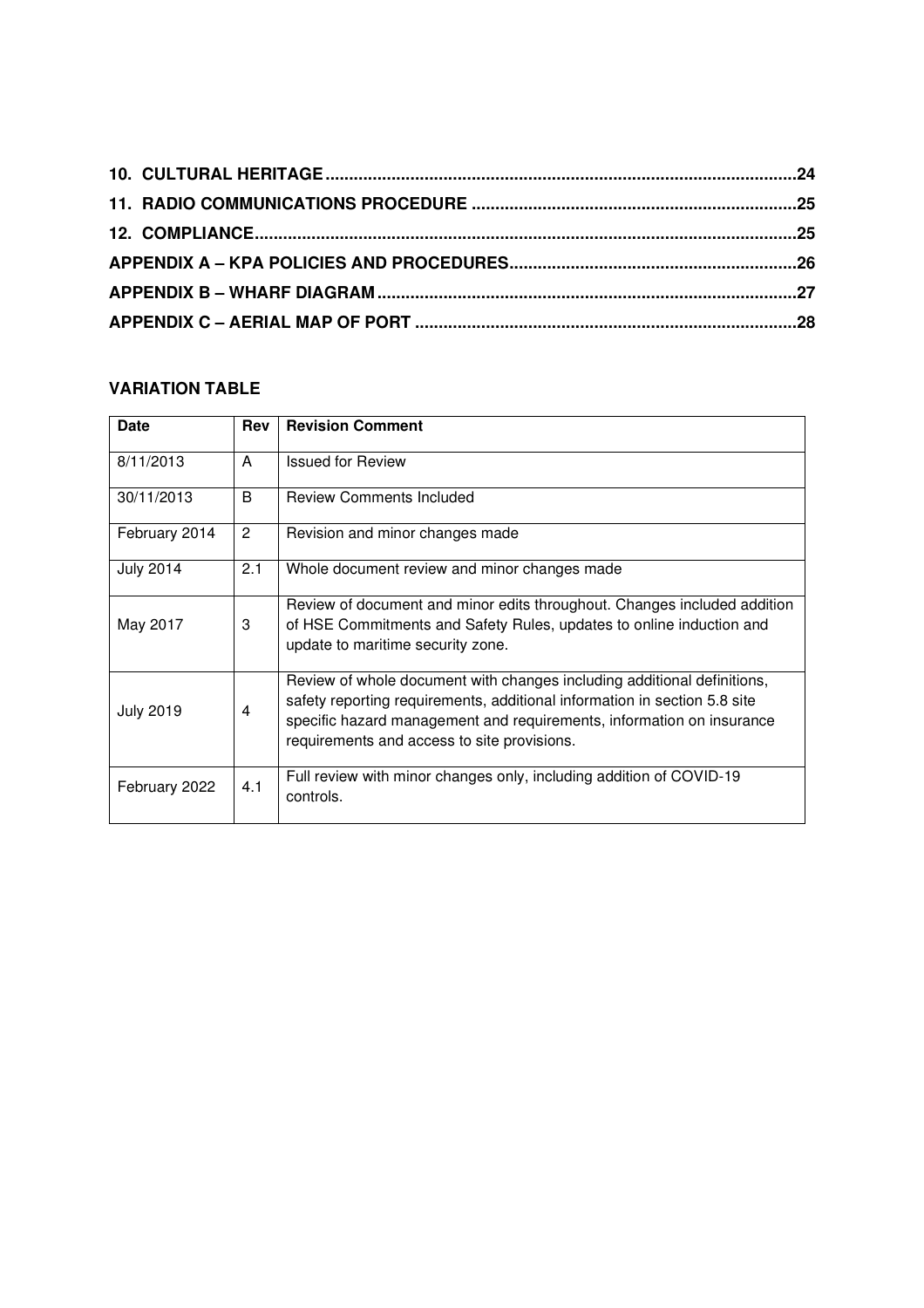

File ref: OSH121 Version: 4.1 / 166866 Issue date: Feb 2022

## **1. INTRODUCTION**

The Kimberley Ports Authority (**KPA**) *"Contractor Health Safety and Environment and Security Handbook"* (**Contractor HSE Handbook**) has been developed to assist KPA Contractors to comply with KPA's OSH, environmental and security requirements at the Port of Broome. The Contractor HSE Handbook also advises Contractors of their obligations in ensuring their activities do not impact on KPA Port operations.

#### **1.1. Disclaimer**

The information contained in this handbook is believed to be correct at the time of issue. However, KPA does not guarantee the accuracy of the information and accepts no liability for any damage, delay or loss resulting from any such inaccuracy. The KPA may revise and reissue the Contractor Handbook from time to time and it is the Contractor's responsibility to ensure reference is made to the current handbook. For more recent information, please contact the KPA Representative.

This document is not a statutory document. All Contractors must perform the Works in compliance with the conditions of the Contract under which the Contractor has been engaged.

#### **2. SCOPE**

The Contractor HSE Handbook covers all Works performed by Contractors at or within the Port of Broome.

The Contractor HSE Handbook is to be used as a supporting document to the KPA *'Ports Standards and Procedures'* and when appropriate the KPA *'Port and Terminal Handbook'*.

If there is any inconsistency between anything in the Contractor HSE Handbook and anything in the Contract, then the Contract will prevail to the extent of the inconsistency.

#### **3. DEFINITIONS**

**Contract** means a written contract between KPA and a Contractor to carry out Works at the Port (and may include a purchase order issued by KPA).

**Contractor** means a company or person who carries out Works pursuant to a Contract with KPA.

**Contractor's Personnel** means all employees, agents, sub-contractors or invitees of the Contractor who enter areas in the Port for purposes directly associated with the Contract and who are fit for work and suitably qualified and experienced to undertake and carry out the work they are allocated.

**HSE** means health, safety and environment.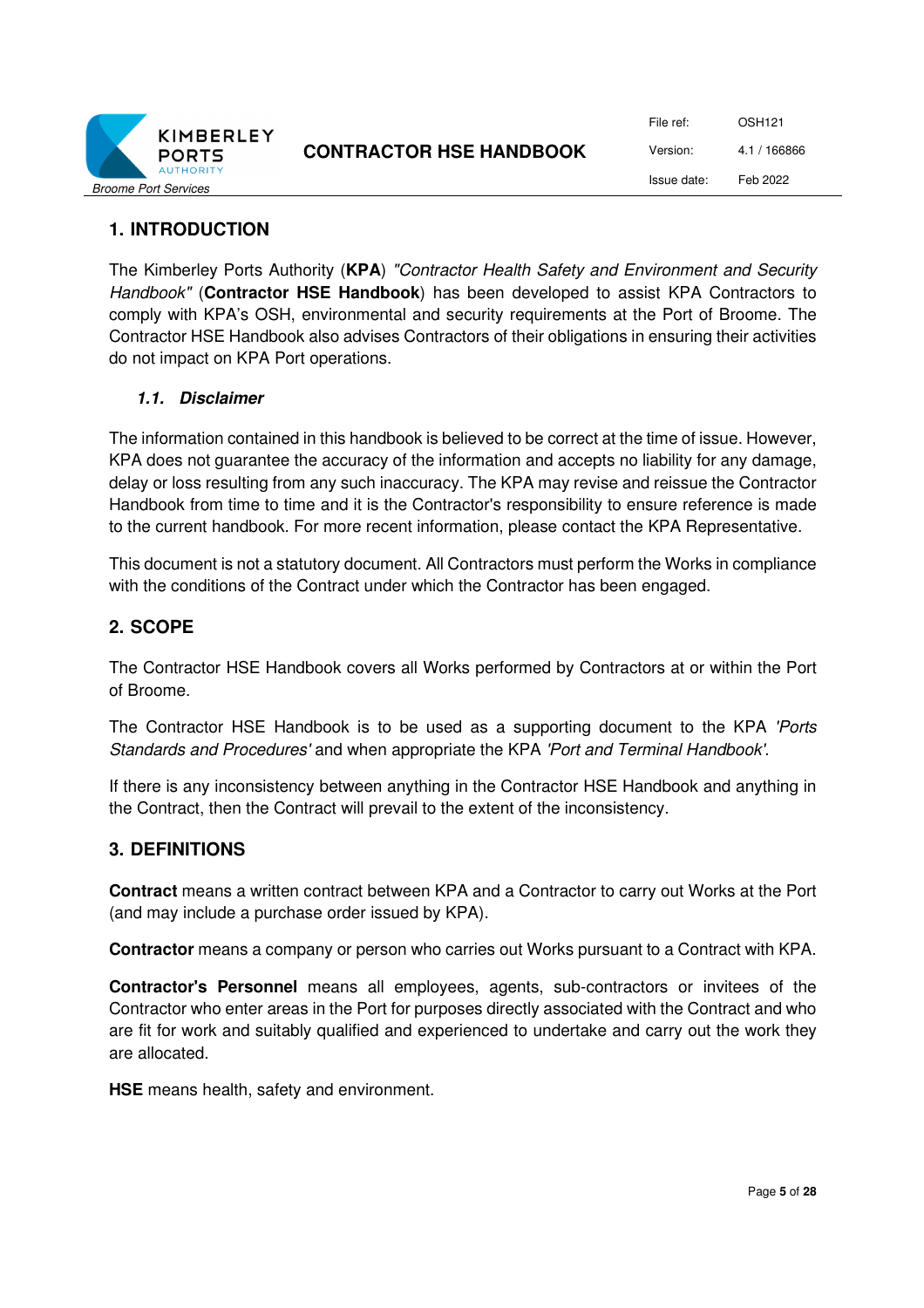

File ref: OSH121 Version: 4.1 / 166866 Issue date: Feb 2022

**KPA Representative** means a KPA employee or nominated representative who is responsible for managing the Works under a Contract.

**OHS** means occupational health and safety.

**Port** means the Port of Broome in Western Australia and any land, water or seabed that is owned by, vested in, occupied or controlled by the KPA from time to time and includes the:

- wharf;
- 549 office;
- roads;
- car parking areas;
- workshop yard;
- TMLB Supply Base 2 shed (sorghum shed);
- slipway;
- Entrance Point boat ramps; and
- all facilities, infrastructure, plant, equipment or fixtures at and within the Port, including, but not limited to, cables, pipelines, roads, conveyors and pumps, buildings constructed, operated and maintained by KPA or any third party.

Note: Appendix B contains drawings of the Port wharf.

Note: Appendix C is an aerial map of the Port and shows the above components of the Port and the Port limits.

**SOP** means safe operating procedure.

**Website** means www.kimberleyports.wa.gov.au

**Works** means the works described in the Contract and any other works carried out by the Contractor.

**Worksite** means any land or areas within the Port made available by KPA to the Contractor for the Contractor to carry out the Works.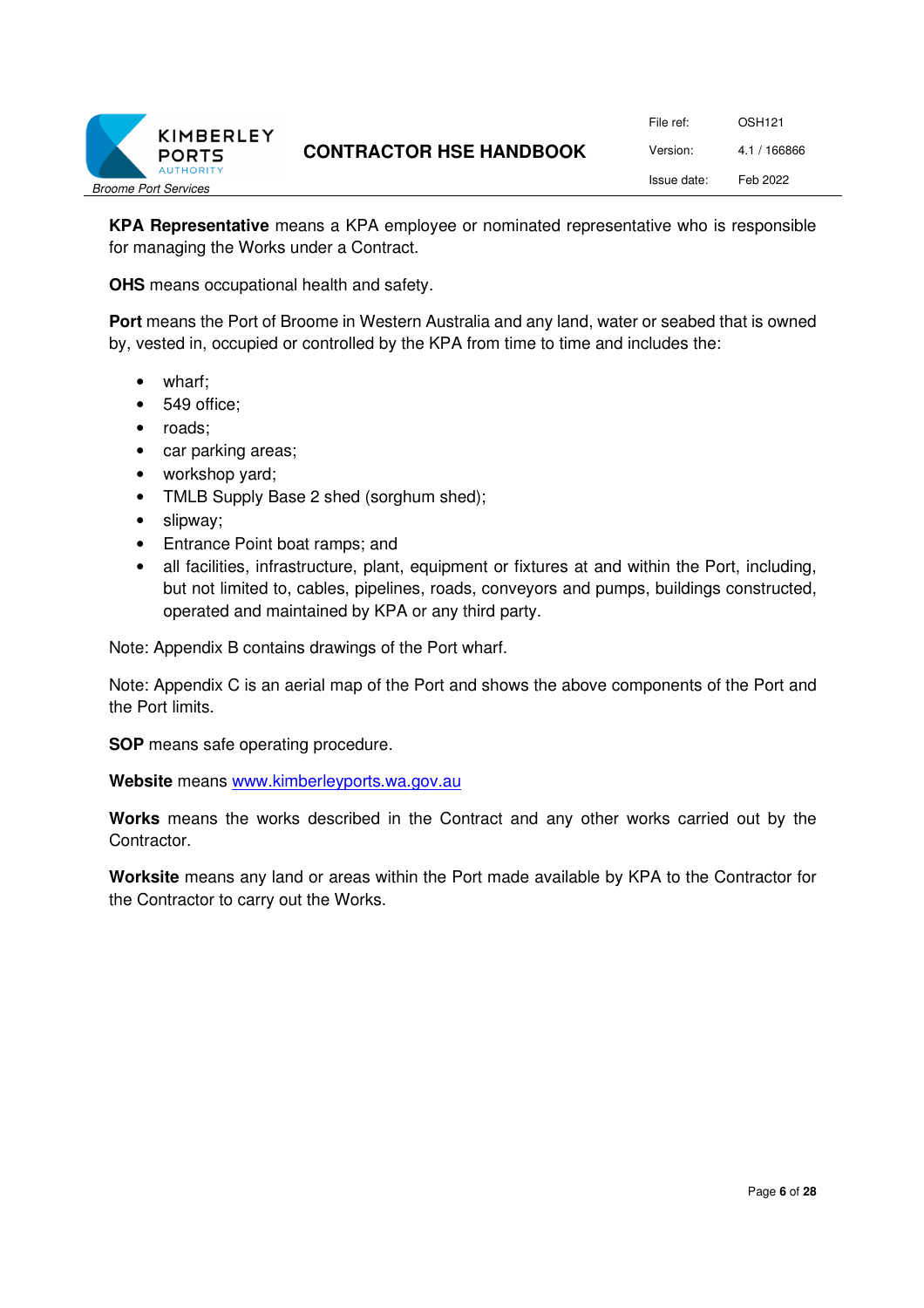

| File ref:   | OSH <sub>121</sub> |
|-------------|--------------------|
| Version:    | 4.1 / 166866       |
| Issue date: | Feb 2022           |

# **4. APPLICABLE LEGISLATION, POLICIES AND PROCEDURES**

Without limiting their obligations to comply with all relevant legislation, laws and regulations, Contractors must ensure that they (and must ensure that their Contractor's Personnel must) comply with the following legislation and KPA policies and procedures at all times:

#### **4.1. Commonwealth Legislation**

- Australian Maritime Safety Authority National Plan to Combat Pollution of the Sea by Oil and other Noxious Substances;
- International Convention for the Prevention of Pollution from Ships (MARPOL 73/78 Consolidated Edition 1997);
- *Protection of the Sea (Prevention of Pollution from Ships) Act 1983*
- *Environmental Protection (Sea Dumping) Act 1981;*
- *Environment Protection and Biodiversity Conservation Act 1999*, and;
- *Navigation Act 1912.*

#### **4.2. Western Australian Legislation**

- Port *Authorities Act 1999;*
- *Port Authorities Regulations 2001;*
- *Pollution of Waters by Oil & Noxious Substances Act 1987;*
- *Occupational Safety & Health Act 1984;*
- *Occupational Safety & Health Regulations 1996;*
- *Environmental Protection Act 1986;*
- *Environmental Protection (Unauthorised Discharges) Regulations 2004;*
- *Environmental Protection (Noise) Regulations 1997*
- *Biodiversity Conservation Act 2017;* and
- *Biodiversity Conservation Regulations 2018.*

#### **4.3. KPA Policies and Procedures**

- Occupational Health and Safety Statement of Principles and procedure;
- Environmental Management Plan;
- Cyclone Contingency Plan;
- Port and Terminal Handbook;
- Port Standards and Procedures:
- Marine Oil Pollution Contingency Plan;
- Emergency Response Plan;
- Permit to Work SOP;
- Alcohol and Other Drugs Procedure;
- Personal Protective Equipment SOP: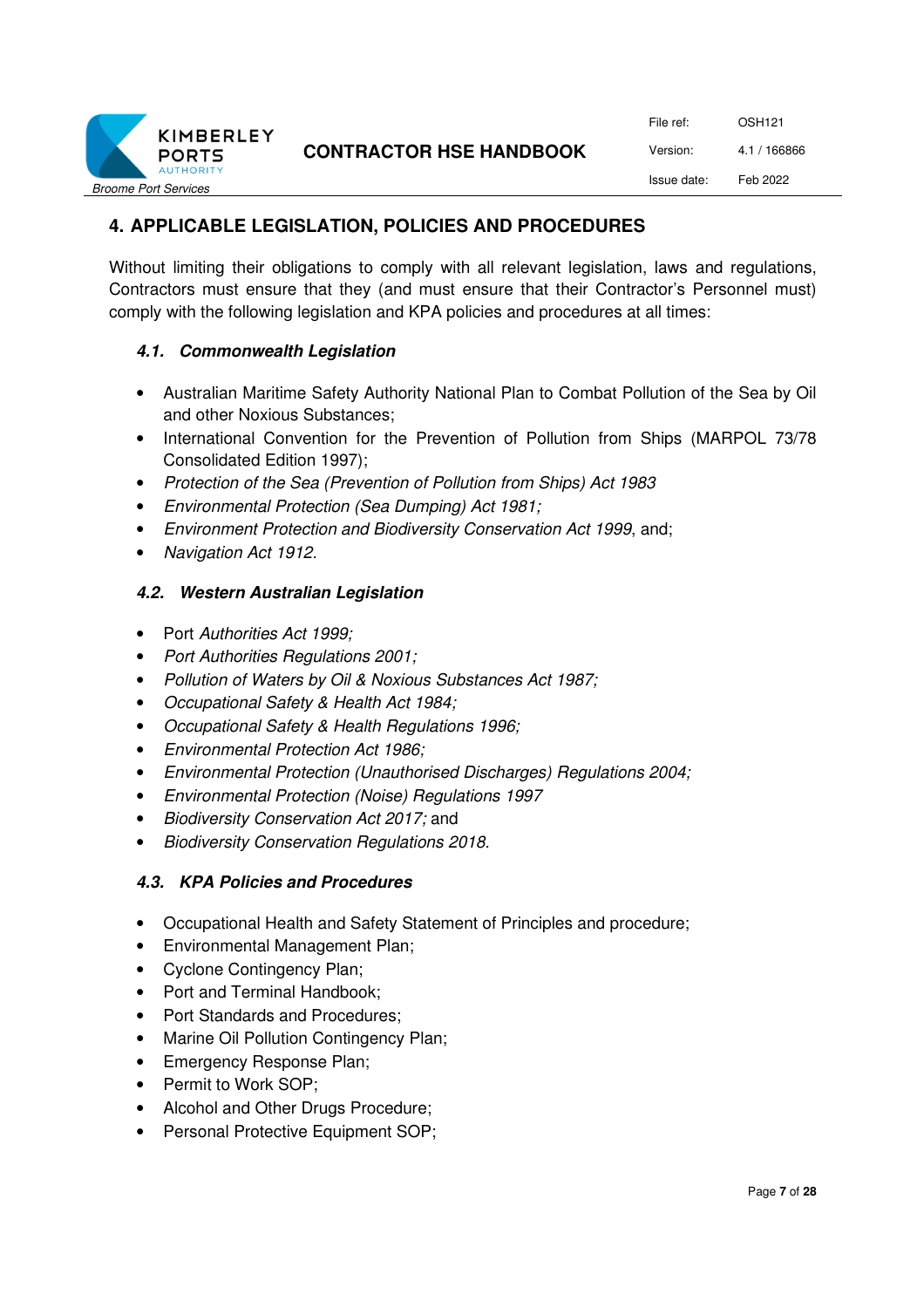

File ref: OSH121 Version: 4.1 / 166866 Issue date: Feb 2022

- Hazard and Incident Reporting SOP, and;
- Other relevant KPA Policies and SOPs as required for the Works. See Appendix A for a list of the Policies and SOPs that may be required.

All KPA documents, policies, plans and procedures (**KPA Policies & Procedures**) are available on the Website or on request from reception at the KPA 549 office and are deemed to be communicated by KPA to Contractors as soon as they are published on the Website.

#### **5. HEALTH AND SAFETY**

KPA is committed to providing a safe and healthy workplace for all employees, contractors, port users and visitors within the Port.

KPA has a Statement of OHS Principles and a Procedure (**OHS Procedure**) which Contractors (and Contractor's Personnel) must comply with. These can be accessed on www.kimberleyports.wa.gov.au.

KPA has safety rules for high risk and significant safety issues in the workplace which all Contractors must to adhere to. These are covered in KPA's online induction and in KPA's OHS Procedure.

#### **5.1. Contractor's Safety Management System**

Contractors must have a safe system of work in place to carry out the Works. Contractors must submit an OSH management plan to their KPA Representative/HSER Department 7 days prior to the Contractor commencing any Works at the Port. The Contractor must ensure that any Works are carried out and completed in accordance with the OSH management plan.

The Contractor's OSH management plan shall include, as a minimum:

- a) A safe system of work including plant and equipment, which is to include the completion of a Job Hazard Analysis (**JHA**), Take 5 or a similar hazard identification process. The process must address the:
	- i) Identification of hazards and risks;
	- ii) elimination of the risks for harm to personnel or the environment; and
	- iii) mitigation of the risks to as low as reasonably practicable using the hierarchy of risk controls;
- b) Compliance with relevant international, national and state legislation and Australian industry standards (please note that compliance with this Contractor HSE Handbook on its own may not necessarily meet OHS legal obligations);
- c) Implementation of HSE contractual obligations;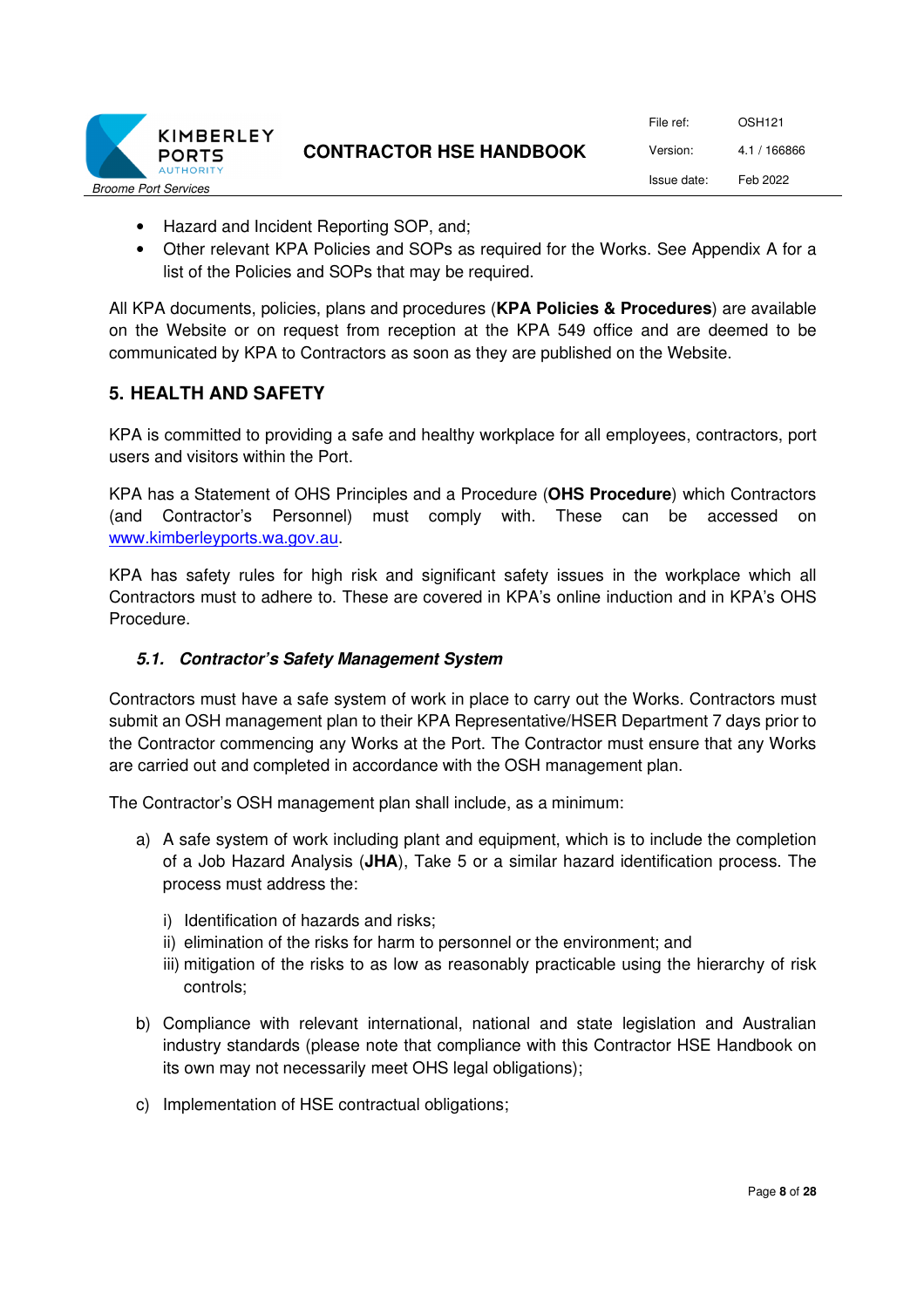

File ref: OSH121 Version: 4.1 / 166866 Issue date: Feb 2022

- d) A clear structure for accountabilities and responsibilities including for all Contractor's Personnel;
- e) Provision of emergency procedures and equipment (where required) specific to the task including:
	- i) firefighting equipment;
	- ii) spill response equipment
	- iii) alarms;
	- iv) communication systems;
	- v) muster points; and
	- vi) evacuation procedures;
- f) Accident and incident reporting protocols
- g) Preparation of cyclone contingency plans consistent with KPA's Cyclone Contingency Plan (for Works carried out during the annual cyclone season (November to April)
- h) Outline communication protocols for all Contractor's Personnel involved as well as a link to the KPA Representative
- i) All Contractor's Personnel are to be suitably qualified and competent to perform their designated tasks and receive training including KPA inductions, site specific inductions and equipment familiarisation
- j) Management of specific hazards including, but not limited to, working at heights, fitness for work, noise and traffic management
- k) Ensure the provision of adequate equipment to meet control measures
- l) Ensure all equipment is in good working order and is properly maintained. All electrical equipment must be tested and tagged. Any testing/calibration certificates required must be current and made available on request. In the event that equipment at the Port is faulty, KPAs tag out system must be used
- m) Identify emergency response requirements, which include KPA Harbourmaster requirements and communication protocols for identified emergencies
- n) Establish a system of continual improvement appropriate for the organisation
- o) Set out how the Contractor will implement a management work culture to promote and encourage safety and environmental awareness.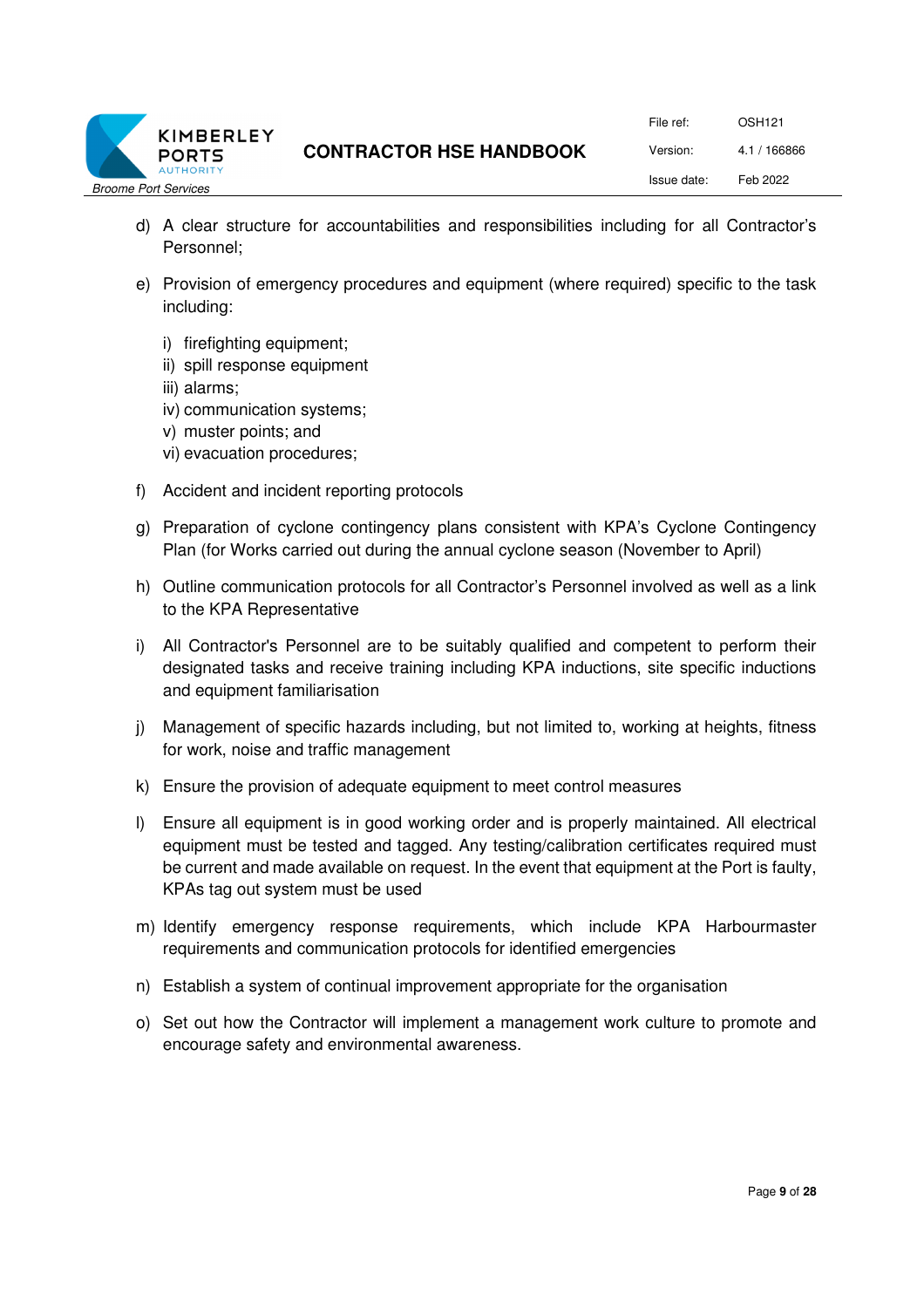

File ref: OSH121 Version: 4.1 / 166866 Issue date: Feb 2022

#### **5.2. KPA Induction**

All Contractors (and Contractor's Personnel) working at the Port must complete a KPA Safety and Security Induction. The Contractor (and the Contractor's Personnel) will then be issued with a Port Induction Card.

KPA Safety and Security Inductions are valid for two years from date of induction. The induction is on-line and accessed through the Website.

#### **5.3. Minimum PPE Requirements**

KPA has a PPE SOP which all Contractors (and Contractor's Personnel) must comply with. The SOP outlines the minimum PPE requirements when working at, on or within the Port which include:

**Safety shoes:** safety boots conforming to AS 2210.1-2010 (and any revision to this Australian Standard) are to be worn in KPA Port operational areas and off site work locations. These areas include, are but not limited to the jetty facilities, maintenance work shop yard and hard stand area.

**Safety helmets:** safety helmets conforming to AS 1800-1998 and AS 1801-1997 (and any revisions to these Australian Standards) are to be worn by everyone in defined Port areas as designated by KPA safety signage and KPA Policies & Procedures.

**Safety glasses:** safety glasses are required and must be worn when working or moving within the Port.

**Safety gloves:** appropriate gloves must be carried at all times when working or moving within the Port and worn at all times when undertaking manual handling activities

**High vis and long sleeve clothing:** high visibility long sleeved clothing must be worn when working or moving within the Port.

**Personal flotation devices (PFD):** PFD's shall be worn whenever there is the possibility of falling into the water for example on the underdeck trolley and when in a tender in Port waters.

When accessing a vessel from the underdeck landings or wharf deck, if all safety rails are in place then a PFD is not required. For example, if a person is accessing a vessel from the landings which has an appropriate gangway, then a PFD is not required. However, if a suitable gangway is not being used then a PFD must be worn.

See KPA's Working at Heights SOP for additional information when working at heights or over the side of the wharf.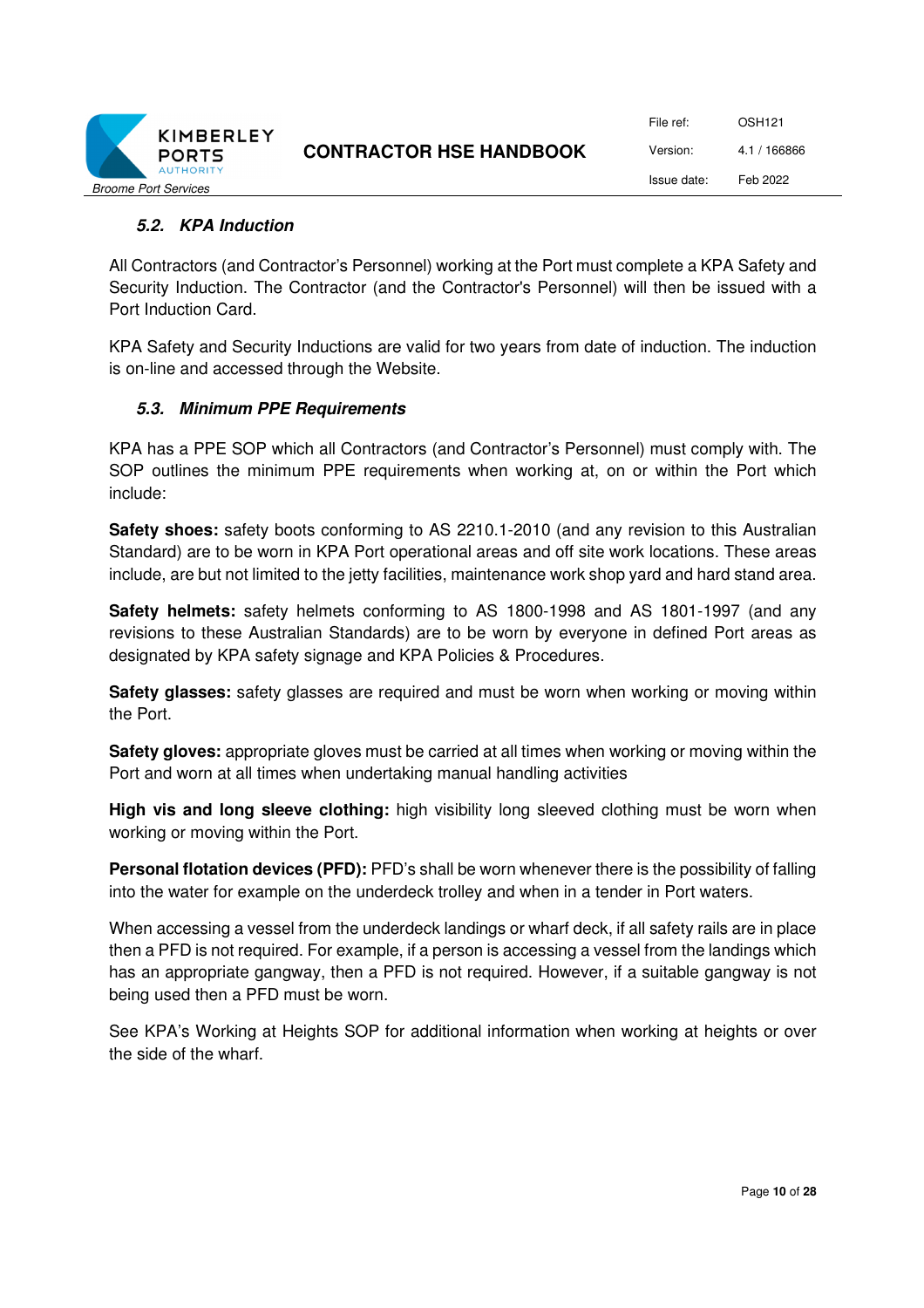

File ref: OSH121 Version: 4.1 / 166866 Issue date: Feb 2022

#### **5.4. Incident Reporting**

Under the *Port Authorities Act 1999*, KPA is responsible for the safe and efficient operation of the Port, the preservation of property and the protection of the environment. Therefore, any emergency, accident, hazardous situation, near miss and/or any marine and/or land pollution incidents must be reported. The Contractor must report any incident that occurs when carrying out Works to the KPA Representative. KPA has an emergency response plan which will be activated as required.

The following types of incidents must be reported:

- a) Emergency an event, actual or imminent, which endangers or threatens to endanger life, property or the environment, and which is beyond the resources of a single organisation or which requires the coordination of a number of significant emergency management activities.
- b) Accidents/Incidents any unplanned event whereby a person, vessel, vehicle, equipment or the natural environment suffers or could have suffered an injury or damage.
- c) Hazards a situation where there is a likelihood of an accident/incident.
- d) Near Miss An undesired event that had the potential to become an incident or accident.

Reports may be categorised as relating to:

- a) Damage: this may include damage to equipment, facilities and infrastructure
- b) Injuries: this may include injuries sustained by the Contractor, the Contractor's Personnel, KPA employees or other users of the Port and may include first aid injuries and injuries requiring medical treatment
- c) Health injuries: which may include illness relating to work for example exposure to chemicals
- d) Environmental: this may include dust emissions, spills (both minor and major), noise and contaminated lands.

#### **5.4.1. Management of incidents**

The Contractor responsible for any incident (as determined by KPA) will undertake an investigation of a high standard and, after discussing the proposed remedial action with KPA's Representative and/or HSE Officer, implement appropriate remedial action.

If KPA considers the Contractor's investigation or remedial action to be inadequate, KPA may, without prejudice to its other rights, direct the Contractor to conduct another investigation or take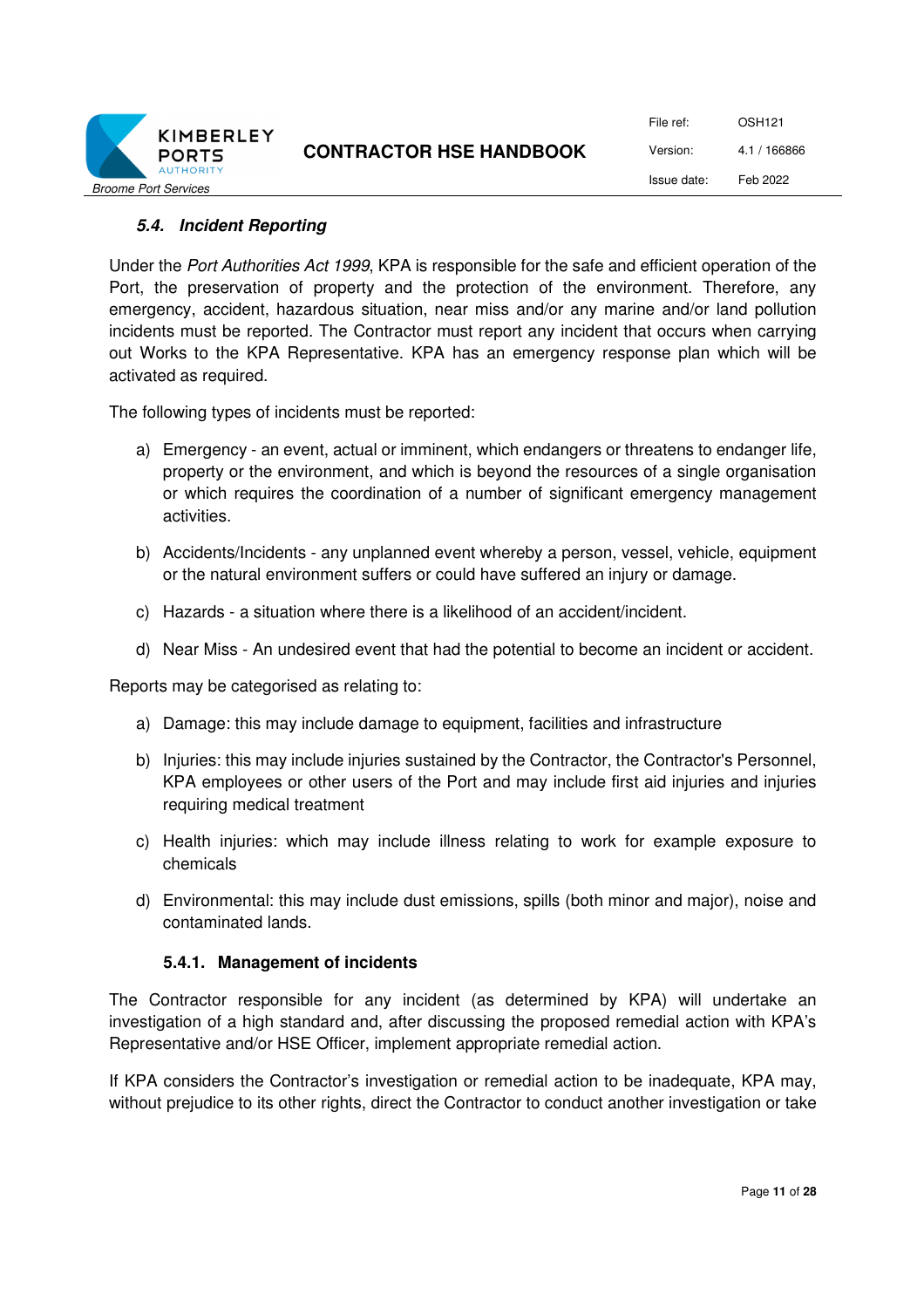

| File ref:   | OSH121       |
|-------------|--------------|
| Version:    | 4.1 / 166866 |
| Issue date: | Feb 2022     |

further remedial action. Additionally, KPA reserves the right to require the incident to be investigated by an independent third party at the Contractor's cost if the KPA deems it necessary.

The Contractor must cooperate with KPA and provide to KPA all and any information requested by KPA relating to any incident and the management and investigation of that incident.

#### **5.4.2. Who must report and when**

The Contractor is responsible for ensuring that the KPA is notified as soon as an incident occurs. This notification must be made to the KPA's Representative.

The Contractor is responsible for preparing a written incident report, which is to be submitted to the KPA's Representative or KPA's HSE Department no later than 24 hours after the incident occurred.

The Contractor when at the Port shall participate in KPA emergency response drills / testing including, but not limited to, fire, spill and evacuation drills / testing when KPA conducts regular testing of the effectiveness and readiness of KPA's Emergency Response Plan.

#### **5.5. Other reporting to KPA**

Depending on the Works, KPA may require the Contractor to provide the following information:

- Hours worked on site per month
- Number of hazards and incidents reported
- Information on the number of audit and inspections completed
- Information on other safety activities

#### **5.6. Signage**

The Contractor shall ensure where appropriate that the Worksite is barricaded and appropriately posted with safety signage (compliant with relevant Australian Standards) to prevent inadvertent or unauthorised access.

#### **5.7. First aid**

The Contractor is to provide and maintain during the term of the Contract and while carrying out the Works, its own first aid equipment for all the Contractor's Personnel.

#### **5.8. Site Specific Hazard Management and Requirements**

A list of KPA SOP's that Contractors need to comply with are outlined in Appendix A. Below is information on a range of site-specific hazards that Contractors must be aware of: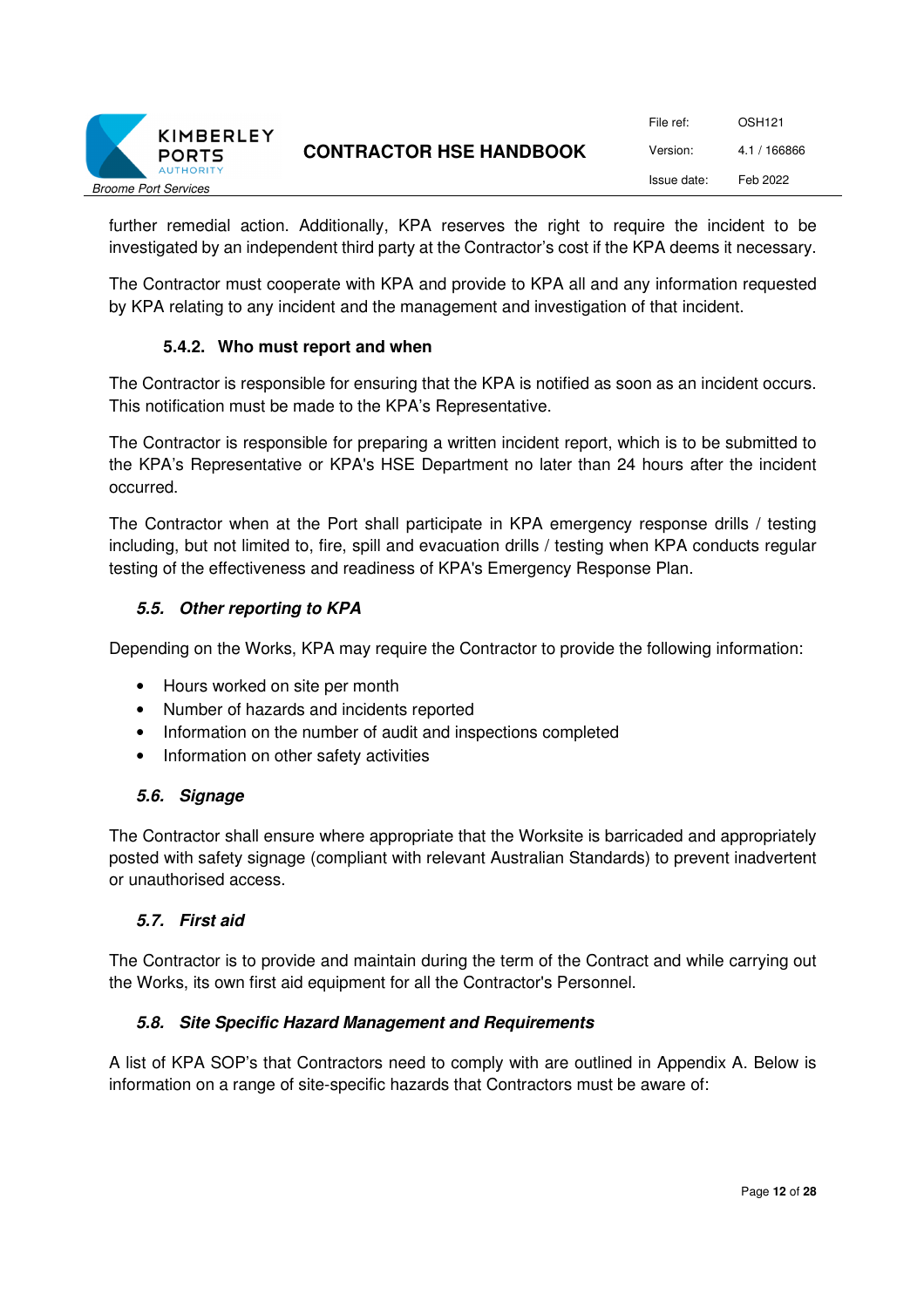

#### **5.8.1. Working at Heights and near the edge**

All Works involving working at heights tasks must be compliant with KPA's Working at Heights SOP.

Contractors must have a fall prevention system in place (i.e. handrail or barrier) when works are being carried out over the red hazard line on the Port wharf or where a Contractor's Personnel's centre of gravity could cause that person to fall over the edge. Only tasks approved by KPA can be undertaken without fall prevention (for example mooring and unmooring tasks). Note: a PFD is not for fall prevention.

Any Contractor (and Contractor's Personnel) undertaking Works involving working at heights tasks with a harness must have a current working at heights ticket obtained from a nationally accredited height safety training course provider.

#### **5.8.2. Asbestos**

KPA has an asbestos management plan and a site asbestos register. Contractors undertaking any Works where asbestos may be present, or requiring the removal of asbestos, must first comply with the requirements set out in KPA's asbestos management plan and sign on to the asbestos register to identify the location of that asbestos before commencing the Works. Any Contractors undertaking ground Works or nailing into walls, fencing or roofing materials must ensure they have checked the asbestos register prior to commencing Works.

#### **5.8.3. Underdeck Trolley**

Any Contractor accessing the underdeck trolley must have completed the following prior to use:

- Read and signed off on KPA's Underdeck Trolley SOP
- Completed an Underdeck Trolley Induction
- Completed a rope rescue drill if required by KPA

#### **5.8.4. Working in a Workbox – exemption**

When working in a workbox over water, KPA has an exemption to wear a PFD (instead of a harness). Any Contractor working in a workbox over water must wear and PFD in work in line with KPA's exemption and Workbox SOP. A current copy of the exemption and SOP can be provided on request.

#### **5.8.5. Noise**

Contractors will manage noise generated during Works by ensuring that noise emissions comply with the *Environment Protection (Noise) Regulations 1997* and relevant health and safety standards. If noise might constitute a hazard to the health and safety of KPA employees, other contractors, users of the Port and visitors within the Port, an adequate Noise Management Plan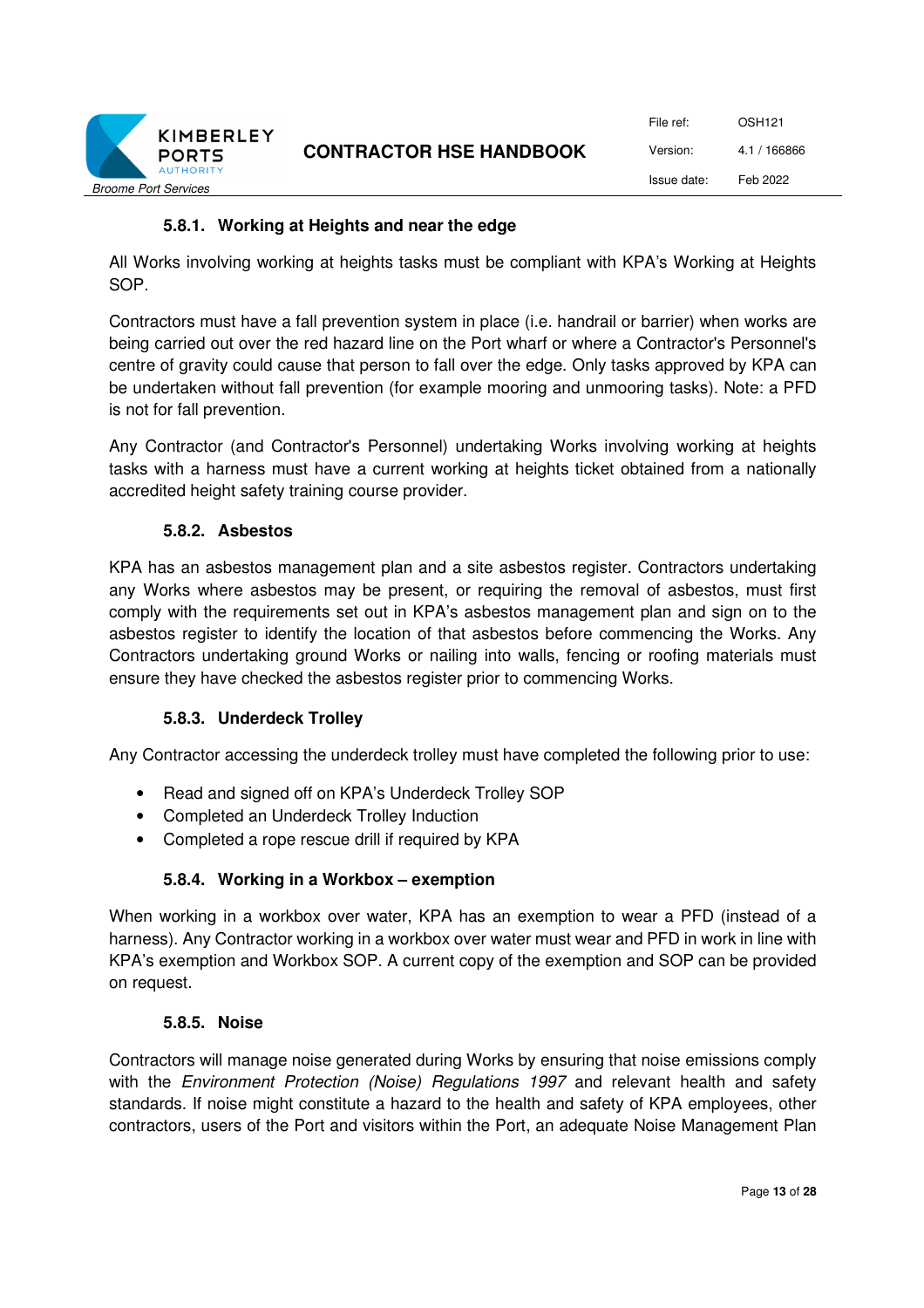

| File ref:   | OSH <sub>121</sub> |
|-------------|--------------------|
| Version:    | 4.1 / 166866       |
| Issue date: | Feb 2022           |

must be developed by an independent and qualified acoustic company to provide for appropriate noise monitoring, noise mitigation and minimization measures to achieve compliance and reporting to KPA.

Any noise creating Works must be controlled implementing the hierarchy of control so far as is reasonably practicable. Contractors are to take into consideration noise levels, proximity to other personnel and activities and timing of Works. Contractors must minimize noise emissions by using best available technology, maintaining equipment in good condition and carrying out noisy Works during the day where possible and practicable.

#### **5.8.6. SIMOPS**

Due to the restricted space on the Port wharf and the potential for a range of other activities and operations being conducted simultaneously (such as shipping, stevedoring and other contractor works) (SIMOPS), any hazards and risks associated with SIMOPS must be considered by Contractors in the planning and execution of the Works. Contractors must coordinate the Works with any SIMOPS and shall implement the following minimum requirements:

- regular meetings with all affected parties; i.e. involving the KPA Representative and representatives of parties carrying out the SIMOPS;
- appointing a designated Contractor's coordinator; and
- establishing an effective communications plan.

#### **5.8.7. Fitness for Work**

KPA has an Alcohol and Other Drugs Procedure which requires all Contractor's Personnel and Contractors to be, and present, fit for work to ensure that they do not put themselves or others at risk of harm when carrying out the Works.

The maximum concentrations for drugs and alcohol permitted by Contractor's Personnel and Contractors working or moving within the Port or on the Worksites are:

- alcohol concentration is 0.00% BrAC (0.00 grams of alcohol in 210 litres of breath); and
- limits for drugs are effectively zero with specific levels set out in AS 4760 and in Appendix A of the Alcohol and Other Drugs Procedure.

KPA's Fitness for Work program includes random alcohol and other drug screening. It is a condition of entry to the Port that all Contractor's Personnel and the Contractor must submit to random alcohol and drug screening if requested by an appropriately authorised KPA employee.

#### **5.8.8. Traffic Management and vehicles**

If the Contractor's Works are likely to impede traffic movement and safety within the Port then the Contractor must first submit to KPA a Traffic Management Plan and obtain KPA approval of the Plan before the Contractor mobilises.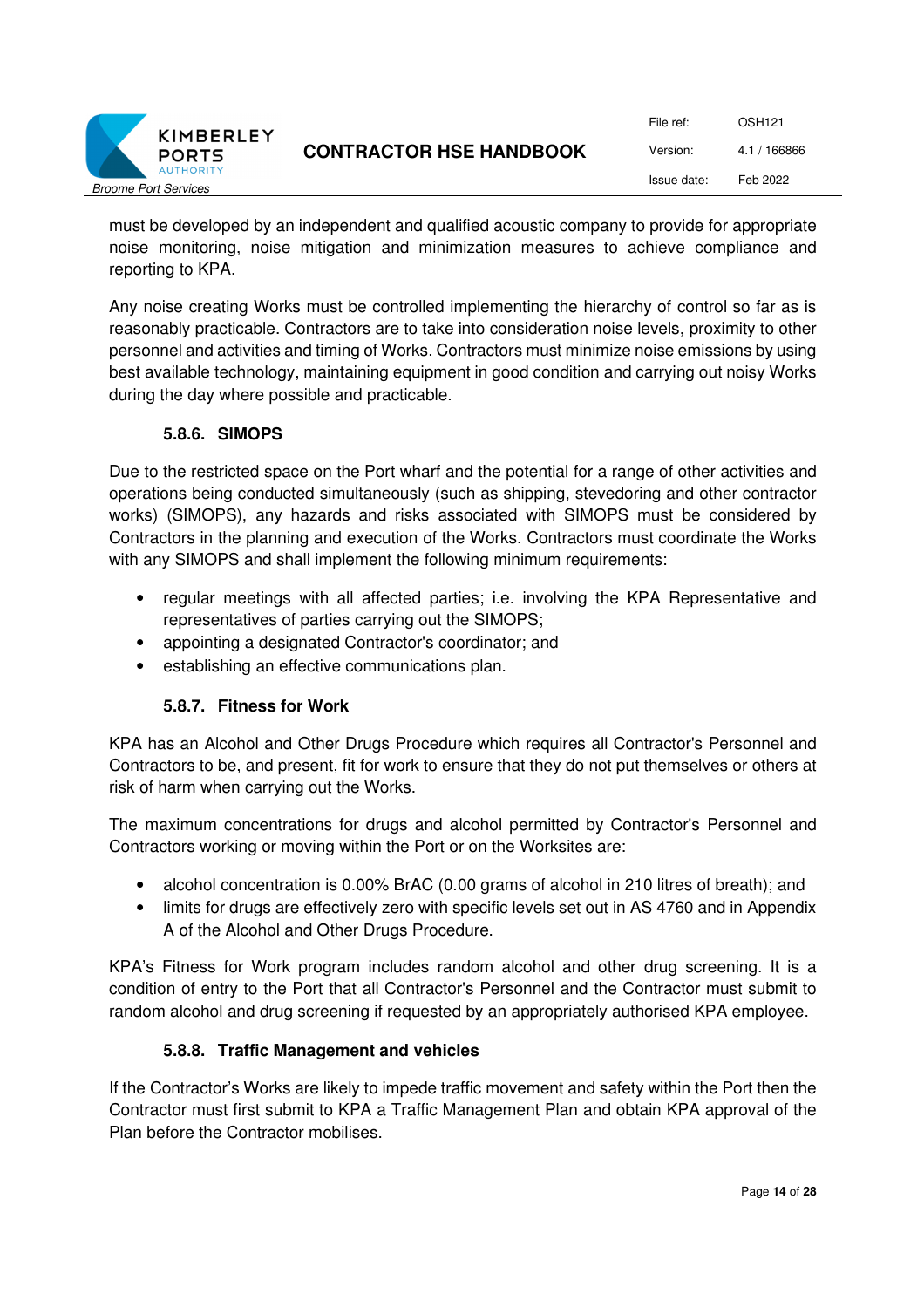

File ref: OSH121 Version: 4.1 / 166866 Issue date: Feb 2022

This plan should include:

- A full risk and hazard identification process;
- Safety awareness and signage requirements in accordance with AS1742;
- Communication linkage to Government agencies (Shire of Broome & Main Roads);
- Vehicle scheduling and flow diagrams;
- Community consultation;
- Existing road capacity and traffic system study;
- Continual monitoring and control process:
- Oversize transport requirements; and
- Environmental impact prevention strategies.

More information can be found in the KPA traffic management plan.

The Contractor must hold appropriate licenses to operate any vehicle or plant moving throughout the Port and on any roads within the Port limits. Contractors must comply with any speed limits sign posted within the Port.

Contractors must not block any entry, gateway or access so as to prevent the free access of other vehicles, obstruct fire hydrants, hose boxes or other safety equipment or obstruct any berth operations, ship loading or ship discharging operations.

#### **5.8.9. Permit to Work System**

KPA has a Permit to Work System which is outlined in the Permit to Work Procedure. This procedure can be obtained from the KPA Representative or on the Website. It defines a minimum safe work system for work being performed within the Port to ensure a high standard of protection for people, environment and property. The procedure specifies the permits required by KPA to conduct various activities and outlines the process for applying for and issuing permits. It is still up to the Contractor to ensure that they comply with all relevant legislation and standards.

Routine tasks, such as inspections, and calibrations of some instruments etc., are not subject to a Work Permit. Please check with the KPA Representative to confirm whether a Work Permit is required for carrying out the Works.

#### **5.1. Health & Hygiene**

#### **5.1.1. Wastewater Treatment Plant**

Any contractors working in the wastewater treatment plant must have a current Hepatitis A and B vaccination. In addition, contractors must maintain good hygiene practices when working in this facility.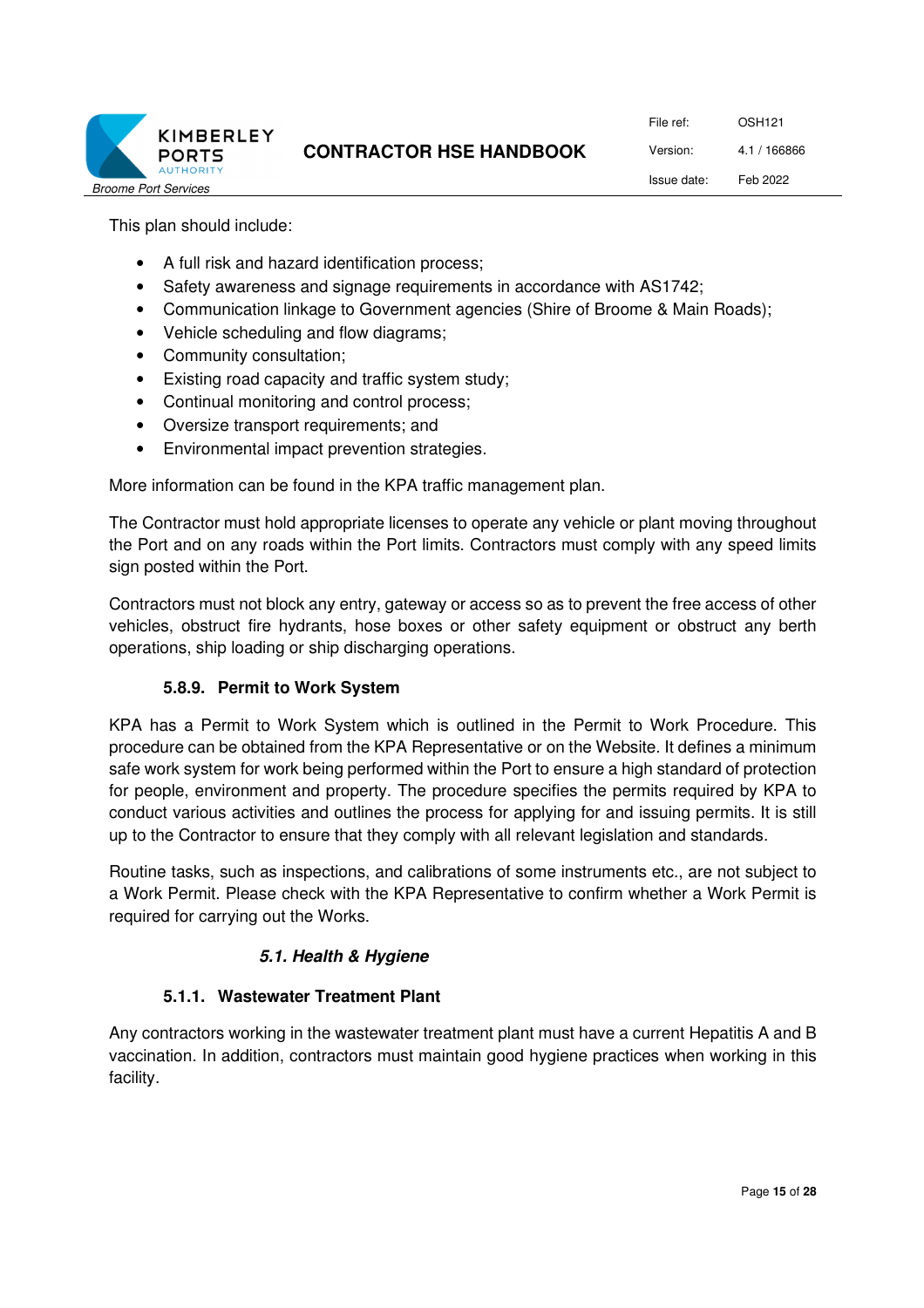

#### **5.1.2. Q Fever**

KPA recommends anyone working in the vicinity of cattle vessels to have a Q fever vaccination. More information on Q Fever can be provided by the HSER Department.

#### **5.1.3. COVID-19**

All port workers, which includes contractors, are required to be fully vaccinated, which at time of writing was 3 vaccinations with the 3<sup>rd</sup> dose within 1 month of eligibility.

KPA requires all personnel follow WA Government health directives, and ask all employees, visitors and contractors to not present to any Port facilities if experiencing any cold and flu-like symptoms.

In addition to complying with any government requirements, KPA may implemented additional controls, eg mask wearing, and these will be communicated to the contractor.

#### **6. SECURITY**

#### **6.1. Landside and Waterside Restricted Zones**

The Port wharf is a designated Landside Restricted Zone (**LRZ**). The LRZ extends from the jetty abutment near the security gate encompassing the jetty and the wharf to water level excluding the public walkway. There is a 60 metre Waterside Restricted Zone (**WRZ**) encompassing all water within that 60 metre zone and beneath the wharf to the sea bed.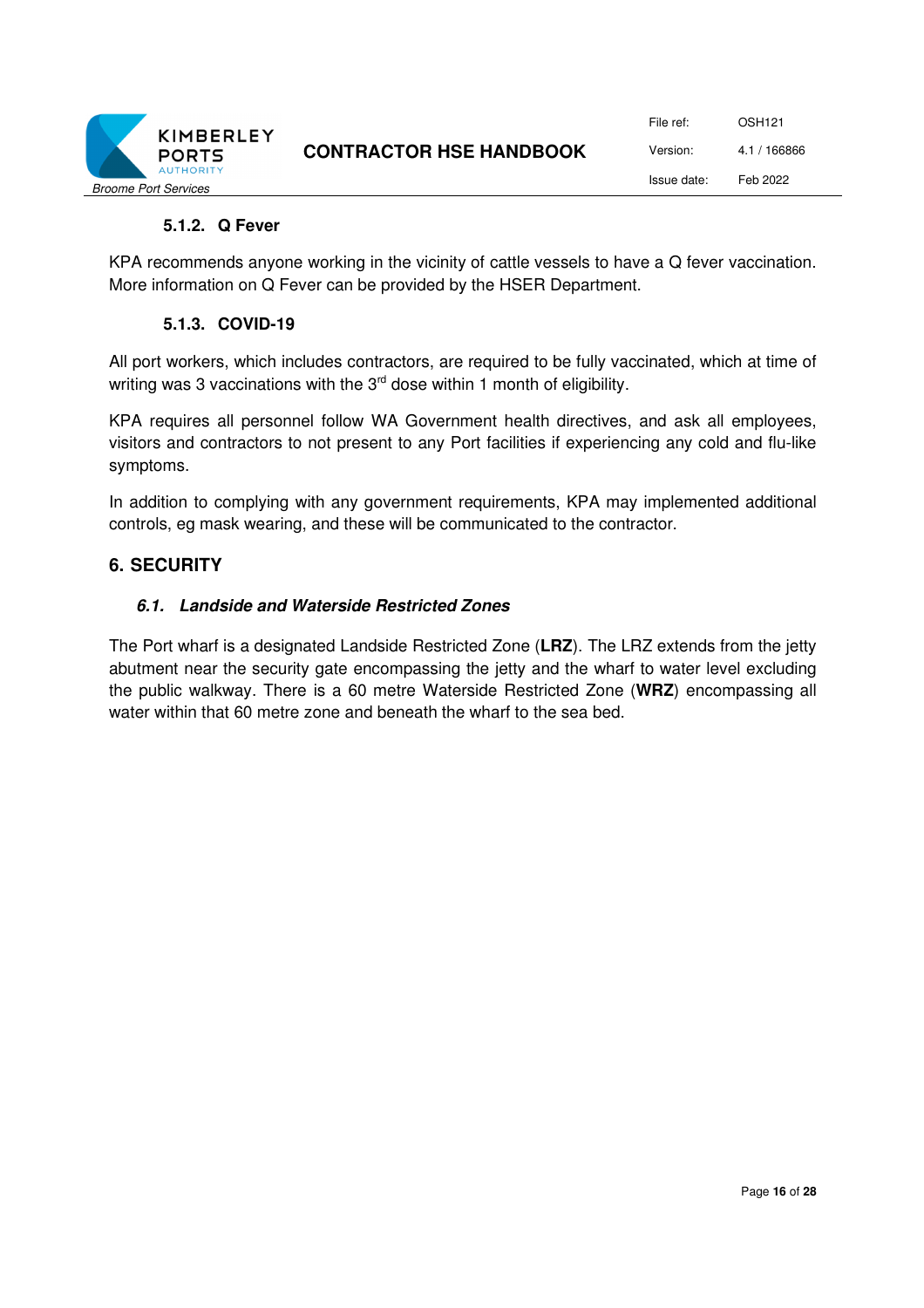

| File ref:   | OSH121       |
|-------------|--------------|
| Version:    | 4.1 / 166866 |
| Issue date: | Feb 2022     |

*Figure 1 Security Zone* 

# PORT OF BROOME VESSEL EXCLUSION ZONE

Unauthorised vessels are not permitted within the 60 metre exclusion zone



Access to the Port wharf is controlled by a manned security gate at the jetty abutment. The gate is manned 24 hours a day, 7 days a week.

If a Contractor is required to carry out Works within the LRZ then each of the Contractor's Personnel working in the zone must hold a:

- a) KPA Port Induction Card; and
- b) Maritime Security Identification Card (**MSIC**).

Contractor's Personnel working on the Port wharf must display their MSIC and carry their Port Induction Card at all times. Failure to display the MSIC or produce both cards upon request by a member of KPA staff will result in the Contractor's Personnel being escorted from the Port wharf.

Contractor's Personnel who do not hold a valid MSIC card will not be permitted on the Port wharf unless they are accompanied by an escort who has a valid MSIC. Contractors shall obtain a MSIC card for their Personnel at their own cost.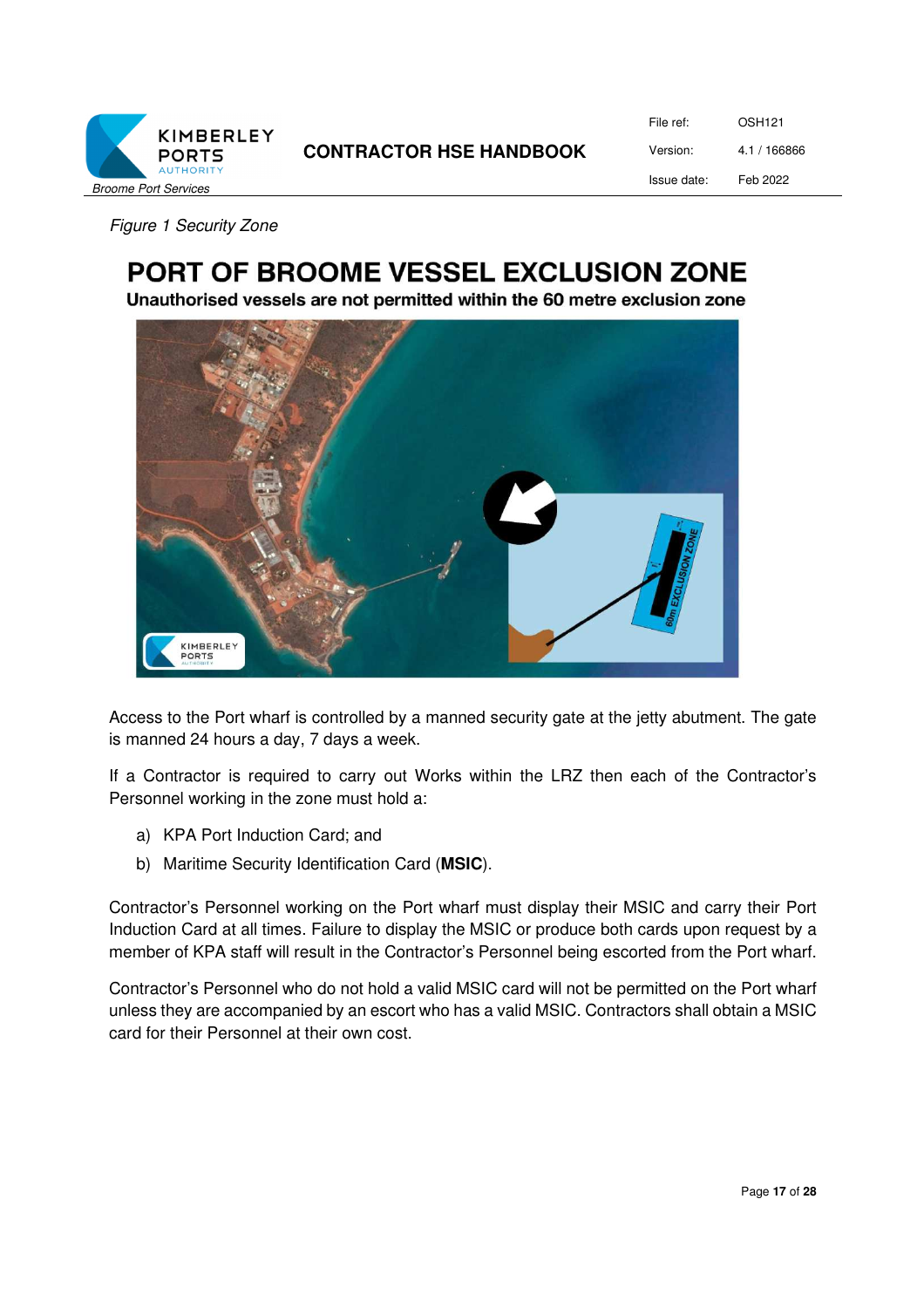

#### **6.2. Security of Contractor's Worksite**

Contractors are responsible for the security and insurance of their own Worksite and equipment when in the Port.

#### **6.3. Emergency contact details**

In the event of an emergency, contact your KPA representative in the first instance.

Alternatively, the KPA on-call officer can be contacted on 0417 173 679.

The gatehouse is also manned 24/7 and can be contacted on mob: 0419 044 765.

#### **7. INSURANCE**

Without limiting the Contractor's insurance obligations contained in the Contract, prior to commencing any Works, Contractors must at their own expense:

- a) obtain and maintain for the duration of the Contract; and
- b) provide evidence to the KPA Representative of,

The following insurances with reputable and financially sound insurers in, and carrying out insurance business in, Australia:

- Workers compensation insurance
- Motor vehicle comprehensive and third party liability insurance
- Public liability insurance
- Contractor plant and equipment insurance
- Professional Indemnity Insurance (where required by KPA).

The insurances must be to the amount agreed with KPA. The Contractor or Contractor's Personnel is not to do or permit to be done any act or thing to void any policy of insurance.

#### **8. ACCESS BY KPA REPRESENTATIVE AND PROVISION OF INFORMATION**

The Contractor shall allow the KPA Representative access at any time to plant, equipment, personnel and records, when requested, to enable the KPA Representative to inspect or audit any aspect of the Contractor's operations relevant to occupational safety, health and environment matters.

Acknowledging KPA's functions and powers under the *Port Authorities Act 1999*, the Contractor must promptly provide (and must not withhold providing) KPA with all information requested by KPA in relation to any environmental matter and incident concerning the Contractor's execution of the Works.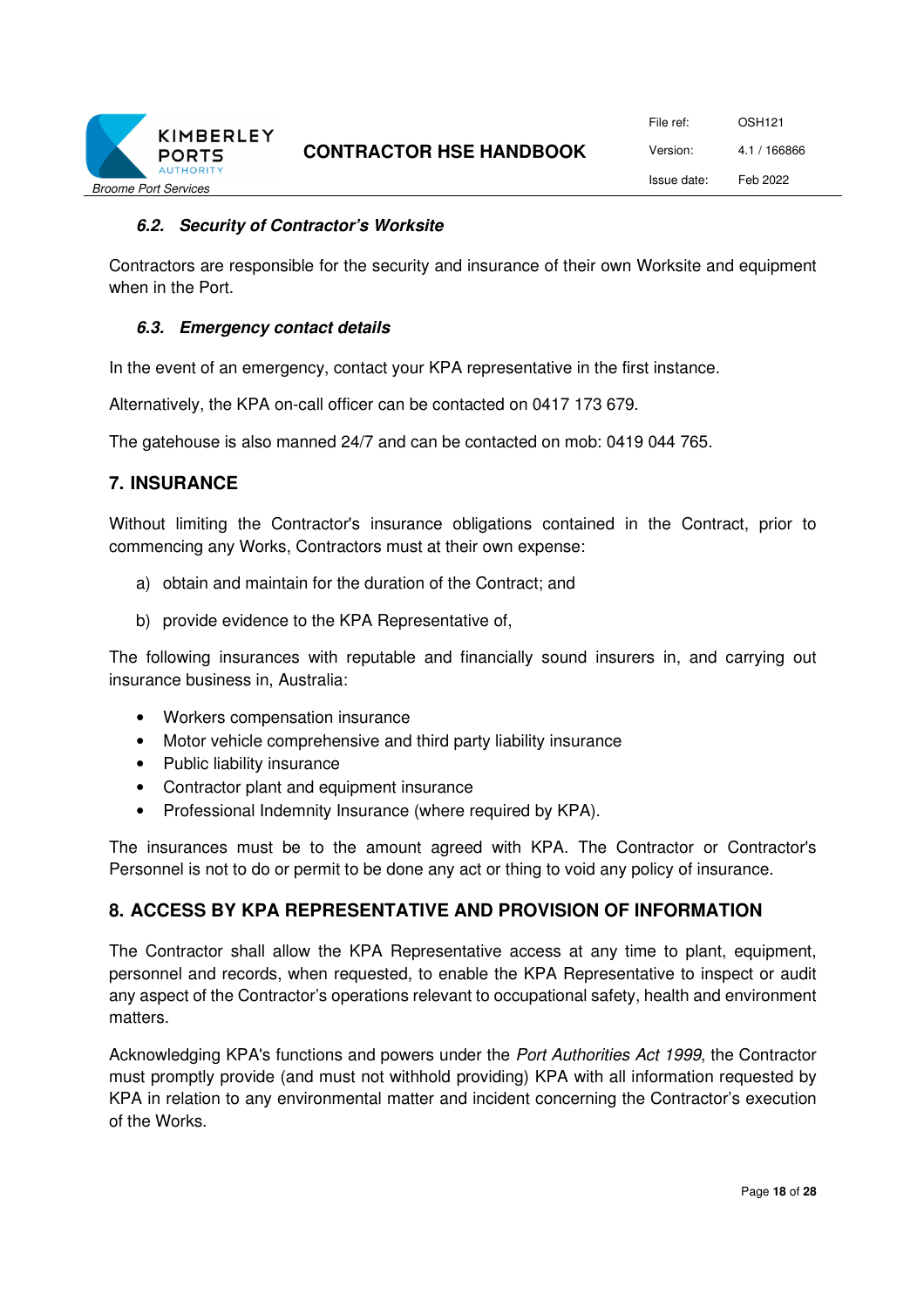

File ref: OSH121 Version: 4.1 / 166866 Issue date: Feb 2022

#### **9. ENVIRONMENT**

#### **9.1. KPA Environmental Management System**

KPA has an Environmental Management System (**EMS**) that covers the environmental management of all activities, products and services that KPA controls or can have an influence over. The EMS therefore applies to all Contractors carrying out Works for KPA at the Port.

The following sections cover the main activities that could have an effect on the environment and are likely to be carried out by Contractors.

#### **9.2. KPA Environmental Management Plan**

KPA's Environmental Management Plan (**EMP**) provides strategies to manage and retain a pristine environment on KPA lands and waters. All Contractors completing Works at the Port must ensure that they adhere to this plan and all relevant environmental laws and regulations.

It is the Contractor's responsibility to contact the KPA HSE Department if the Contractor has any concerns or queries about the EMP or environmental management of their activities.

#### **9.3. Contractor's Environmental Management Plan**

For certain Works Contractors may be requested to submit an Environmental Management Plan specific to their Works. The Contractor's Environmental Management Plan shall identify environmental risks associated with the Works and how these risks will be controlled.

The Contractor's Environmental Management Plan, if required, shall be submitted for KPA approval prior to the Contractor commencing any Works at the Port and preferably before mobilisation.

#### **9.4. Clearing of native vegetation**

The clearing of native vegetation is regulated by the *Environmental Protection Act 1986* and the *Environmental Protection (Clearing of Native Vegetation) Regulations 2004*. Contractors intending to clear any native vegetation within the Port must have the relevant permits to clear the vegetation under the Act and Regulations in addition to having authority from KPA to clear. KPA will advise whether a permit has already been obtained for the intended clearing. The Contractor must comply with all conditions of the permit and any other legal obligations.

Any clearing must be kept to a minimum. For example, if the use of a smaller front end loader would mean that less land has to be cleared, then a smaller front end loader should be used.

Without in any way limiting the Contractor's liability in relation to unauthorised clearing, the Contractor must indemnify the KPA against all fines, penalties, loss, harm or damage suffered by the KPA as a consequence of the Contractor carrying out unauthorised clearing.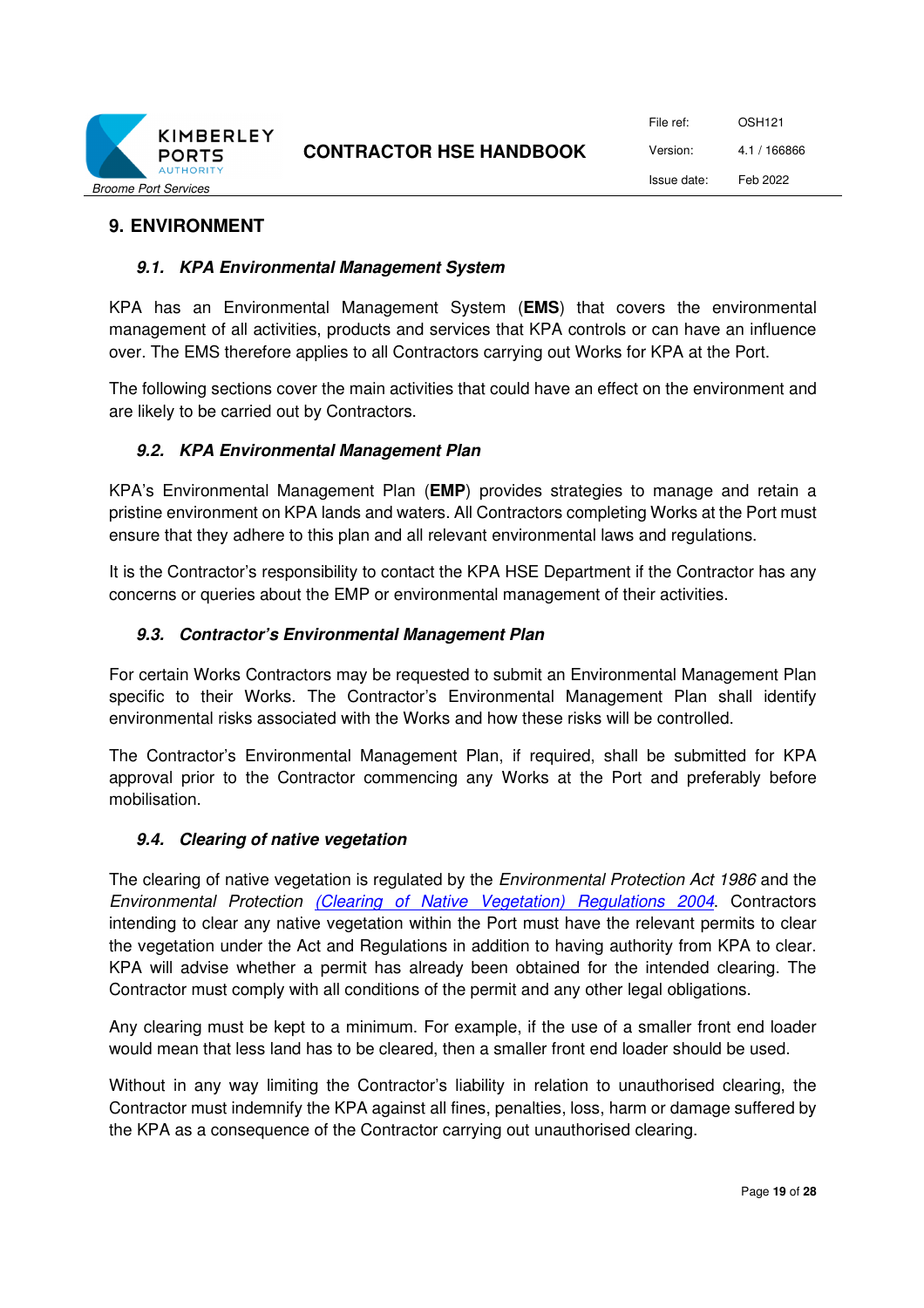

#### **9.5. Pollution**

#### **9.5.1. Port waters**

KPA is the Hazard Management Authority for oil pollution incidents within the Port limits. All Contractors carrying out marine side Works should familiarise themselves with the KPA Marine Oil Pollution Management and Contingency Plans, which can be obtained from the Website.

All pollution or potential pollution spill incidents must be immediately reported to the Harbourmaster via Port Operations by either telephone (9194 3100) or VHF channel 14, or the on call officer 0417 173 679. KPA with the assistance of the Contractors, operating staff and other port users will respond accordingly. The response will include raising a Polrep for the Australian Maritime Safety Authority (AMSA) and the Department of Transport (DOT).

If it is safe to do so, the Contractor must make every attempt to stop the spill at its source and put in place barriers or deploy absorption and containment booms and materials as necessary to prevent the pollutants from entering or spreading further within the Port waters. The Contractor's nominated representative must, within a 24-hour period of the incident, provide KPA's Harbourmaster with a written report that complies with KPA's Incident Report SOP. A KPA Incident Report form is available from the Website or from Port Operations on 0417 173 679 (on call officer).

#### **9.5.2. Port land**

As above save that the Contractor must:

- make every attempt to prevent spills from entering drains and waterways within the Port as a priority; and
- place delineation/cones/barriers around the spill area extent and create bunds (use soil where appropriate) around drains and stop water flows off the Worksite or Port land so that no spill leaves the impacted area.

#### **9.5.3. General**

KPA relies on a "whole of Port' focus on managing emergencies and may provide Oil Pollution Response Training for Port users. Contact the KPA Operations Office (9194 3100) for future training information or to gain familiarisation with the Oil Pollution Response Equipment held at the Port.

KPA requires Contractors to provide oil pollution contingency equipment commensurate with the risk of their operations. This will be assessed by the Harbourmaster or other KPA nominated representative prior to the commencement of the Contractor's Works. If the equipment held by the Contractor is not considered appropriate, the Contractor may be required to provide additional equipment.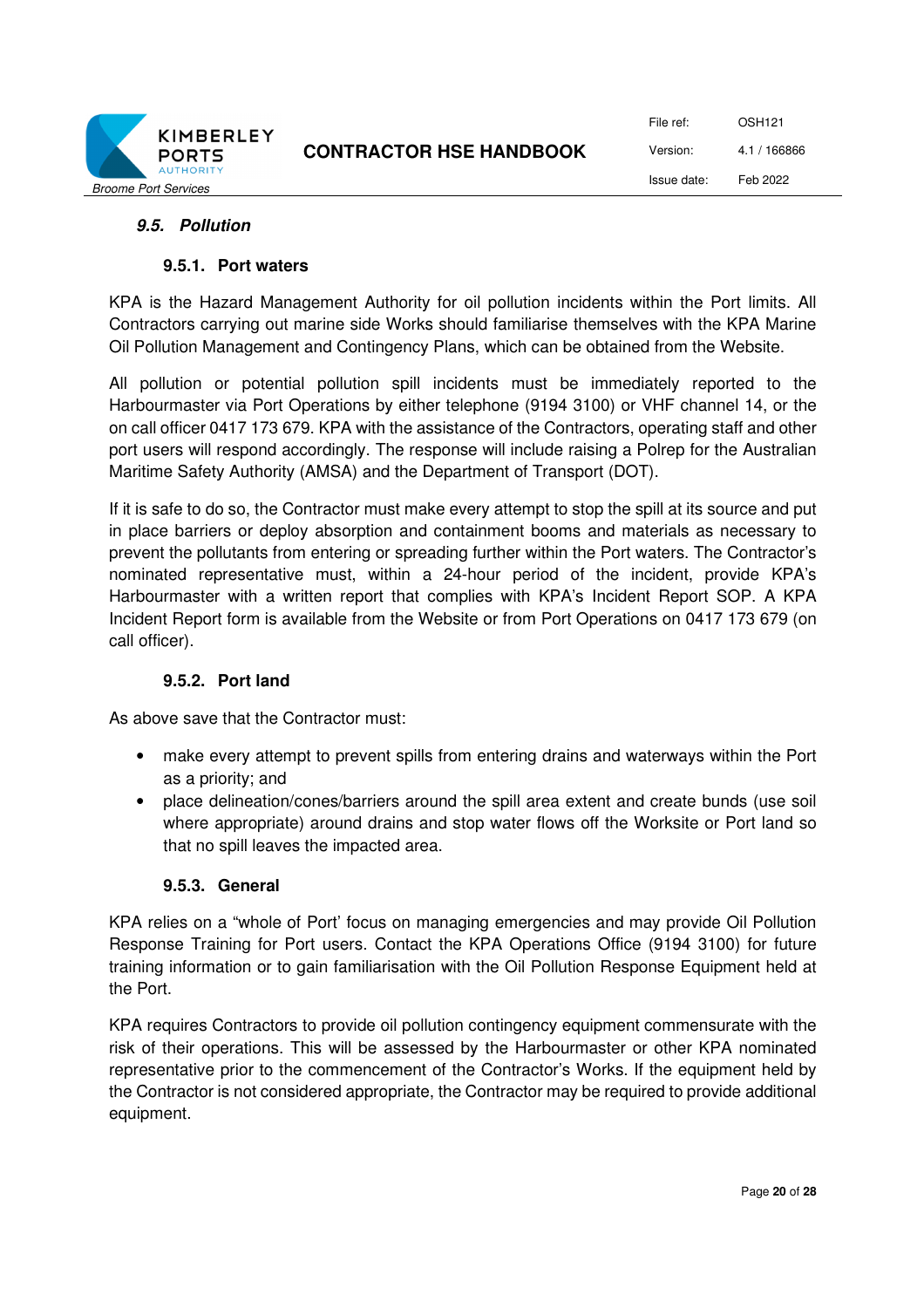

#### **9.6. Waste Management**

Contractors should establish and actively maintain a Waste Management Plan commensurate with their statutory obligations and their risk assessment process. The Waste Management Plan shall be capable of handling all waste associated with the Works. The plan should:

- a) address both marine and onshore activities;
- b) identify local authority regulations;
- c) determine suitable onshore and marine waste disposal sites and methods;
- d) address containment issues (Marine Oil Pollution);
- e) address contingency planning;
- f) address support facilities; and
- g) address organisational arrangements.

The Waste Management Plan shall be submitted for KPA approval prior to the Contractor commencing any Works at the Port.

In general, KPA requires Contractors to:

- keep the Worksite clean and tidy
- not leave building waste material on the Worksite or on any area of the Port
- dispose appropriately of solvents, empty paint cans, oils, greases and any other such materials or containers which have contained chemicals
- not store any materials or dispose of any waste within the drainage system within the Port limits
- to store all materials and to dispose of all waste in a manner that avoids pollution or contamination to Port waters or stormwater during rain periods.
- take all reasonable and practical measures to minimise the generation of waste from its activities
- to remove all equipment, materials and tools from the Worksite at the completion of the Contract and to leave the Worksite free of scrap, rubbish and other debris

#### **9.7. Air Quality and Dust Control**

The Contractor must ensure that air quality and dust control associated with their Works complies with the applicable regulations and standards. Visible dust or dust that may be harmful shall be controlled using appropriate measures. The Contractor's Environmental Management Plan and Safety Management System must address strategies for controlling dust emissions and monitoring air quality as required. The Contractor is advised that KPA may conduct dust (air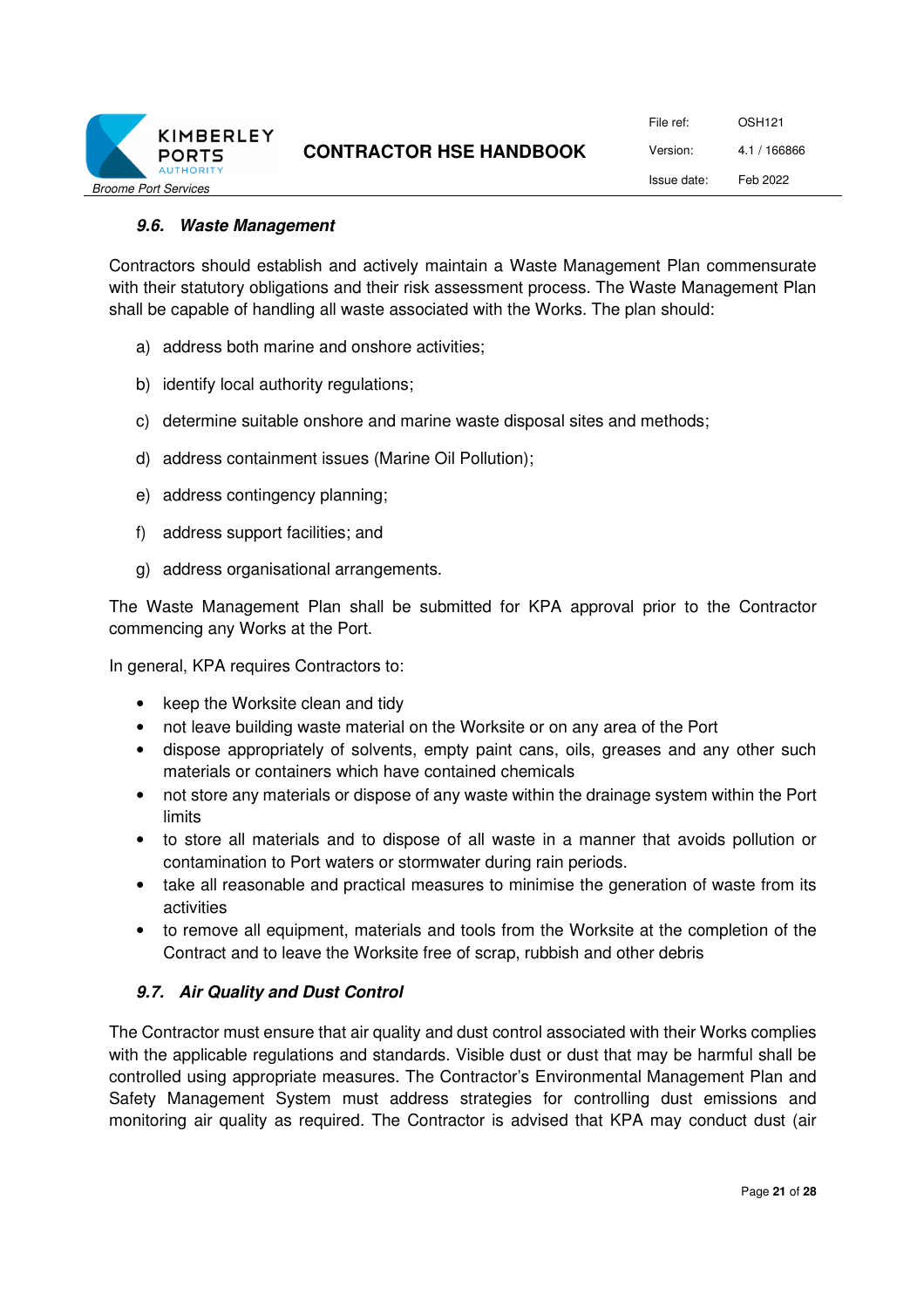

File ref: OSH121 Version: 4.1 / 166866 Issue date: Feb 2022

quality) monitoring within the Port including by installing dust spotter devices to look for visible dust. Unacceptable emissions may result in Works being suspended until dust emissions are controlled and within acceptable limits.

#### **9.8. Water discharges**

Contractors must prevent all water, if any, used in carrying out the Works discharging into Port waters or land or the Port drainage systems to prevent any adversely affect to the marine or terrestrial environment. The Contractors Environmental Management Plan and Safety Management System must address strategies for controlling water discharge as required.

#### **9.9. Noise Management**

Although generally remote from residential areas, KPA land incorporates existing businesses and three residences. Contractors activities may result in excessive noise levels and Contractors must be aware that excessive or tonal noise can be harmful to humans and disruptive to the local fauna, particularly at night.

All noise must be managed in accordance with the *Environmental Protection (Noise) Regulations 1997*. Construction Works must be conducted in accordance with Section 6 of Australian Standard 2436:2010 "Guide to Noise Control on Construction, Maintenance and Demolition Sites". The equipment used will be the quietest reasonably available.

The Contractors Safety Management System must address strategies for controlling noise as required.

The Contractor is advised that KPA may conduct noise monitoring within the Port including by installing acoustic measurement devices to monitor noise levels. Unacceptable emissions may result in Works being suspended until noise emissions are controlled and within acceptable limits.

#### **9.10. Abrasive Cleaning and Painting**

Waste from abrasive blasting can potentially contaminate terrestrial and/or marine sediments and be a significant source of pollution. Contractors carrying out abrasive blasting / cleaning and painting Works must ensure that the Works comply with the applicable regulations, standards and industry guidelines. Of particular relevance to these activities are the *Environment Protection (Abrasive Blasting) Regulations 1998* and the *Environment Protection (Metal Coating) Regulations 2001*. The Contractor's Safety Management System and Environmental Management Plan must address strategies for controlling potential OHS and Environmental risks associated with abrasive blasting /cleaning and painting, including at a minimum encapsulation.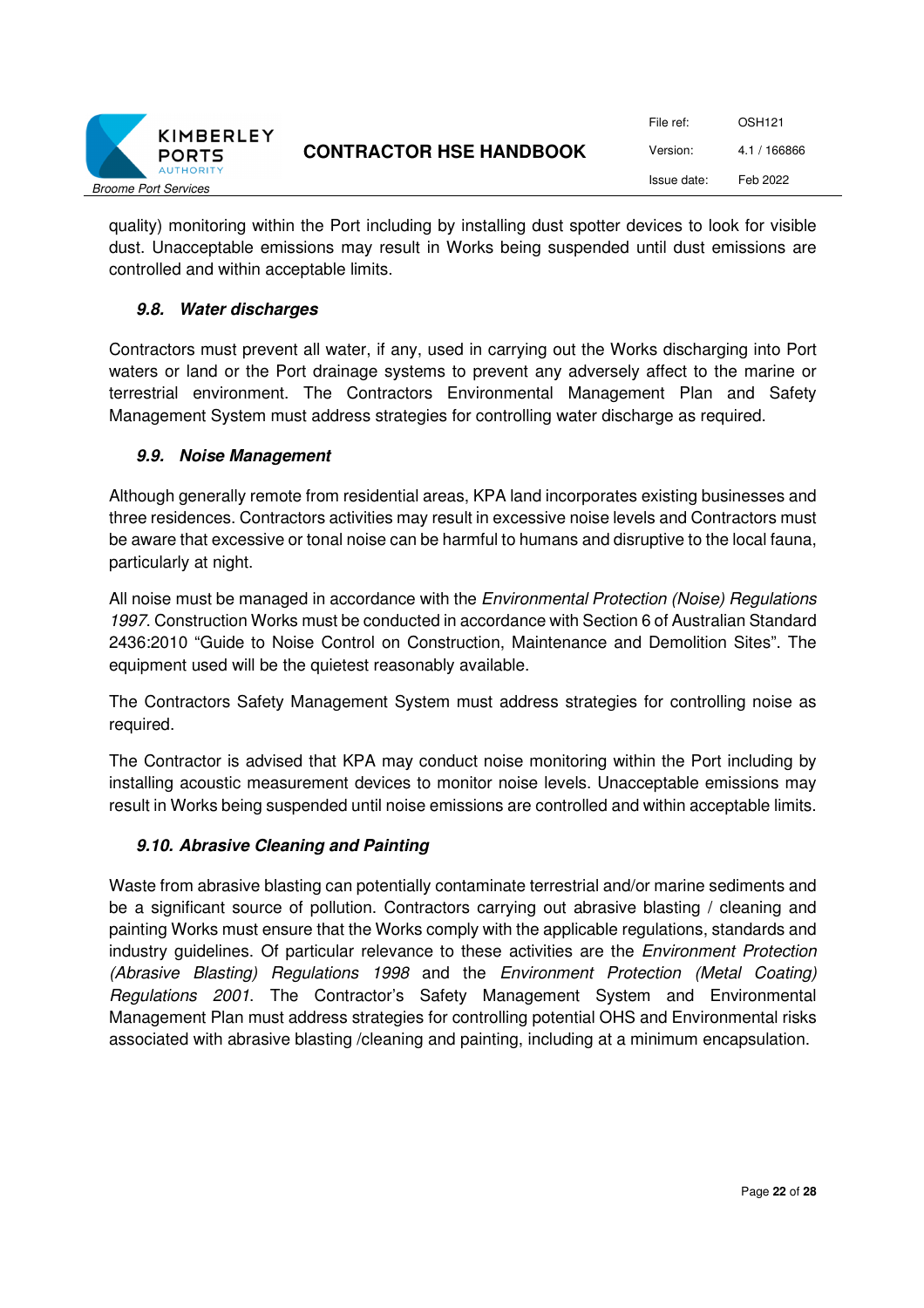

#### **9.11. Contamination matters**

Contractors must ensure that any hazardous substances or dangerous goods (including fuels, oils, pesticides, fertilisers, hydraulic fluids, cleaning fluids, drilling muds, acids, petrol, diesel or other hydrocarbon, oils, paints and whether classified under the Dangerous Goods Safety Act 2004 or not) used in carrying out Works are appropriately stored in bunded areas or receptacles on the Worksite and disposed of to prevent spills and discharges into, and causing pollution or contamination of, the Port waters or land.

Contractors must ensure that safety data sheets (**SDS**) are available for all hazardous substances or dangerous goods and maintained on the Worksite for the duration of the Contract.

The Contractor is to pay prompt attention to spills and the reporting of any spills to KPA (see section 7.5).

The Contractor must comply with all legislation with respect to hazardous substances or dangerous goods including without limitation:

- the *Environmental Protection (Unauthorised Discharges) Regulations 2004 (WA)*
- the *Dangerous Goods Safety Act 2004 (WA)*
- the *Dangerous Goods Safety (Storage and Handling of Non-Explosives) Regulations 2007 (WA)*
- *Australian Standard 1940-2017: The storage and handling of flammable and combustible liquids*
- *Australian Standard 3780-2008: The storage and handling of corrosive substances*

In respect of any contamination to the Port caused or contributed to by the Contractor (or the Contractor's Personnel) in carrying out the Works, the Contractor, under and for the purpose of the *Contaminated Site Act 2003 (WA),* shall indemnify and keep indemnified KPA against:

- all claims incurred by KPA arising from the contamination; and
- all the costs incurred by KPA in removing any contamination from the Port.

#### **9.12. Interference with flora and fauna**

Contractors must ensure that neither it nor any of its Contractor's Personnel remove, kill, damage or otherwise interfere with any form of marine or terrestrial flora or fauna from anywhere in the Port without KPA's permission.

#### **9.13. Contractor Works in Port Waters**

Any Works conducted in Port Waters must be in compliance with the Port and Terminal Handbook and the Permit to Work System.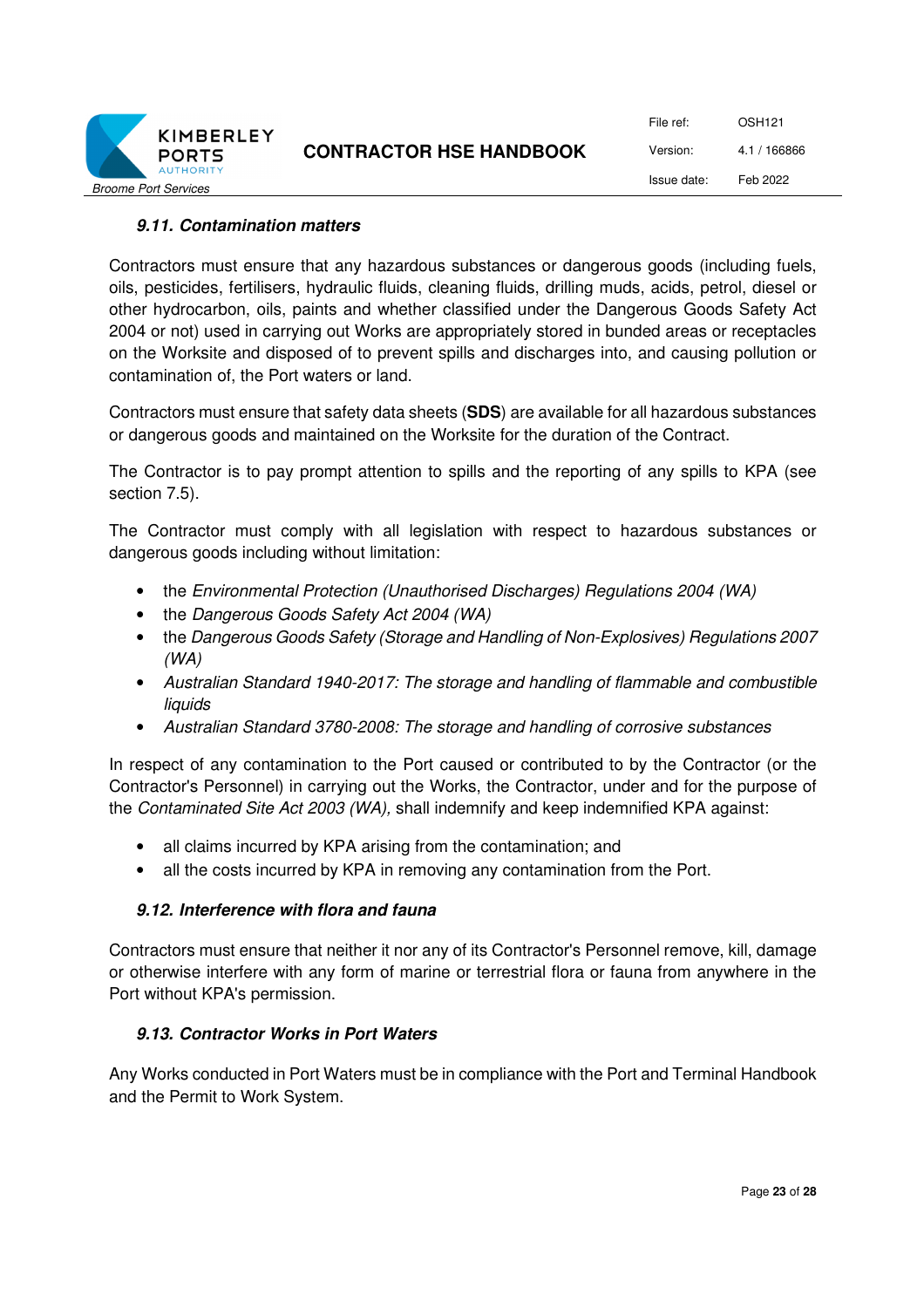

#### **9.14. Fire prevention**

Contractors must:

- a) take all reasonable precautions to prevent an outbreak of fire when carrying out the Works (for example, measures to prevent fire breaking out due to sparks associated with welding, oxy-acetylene cutting and grinding operations or activities); and
- b) install and maintain firefighting and control equipment on the Worksite to KPA's reasonable satisfaction if there is a fire risk due to the Works being carried out.

#### **10. CULTURAL HERITAGE**

Contractors carrying out Works which may alter the natural environment (including clearing and trenching), must first notify KPA of their intention to carry out the Works and seek information as to whether there are any heritage sites in the vicinity.

Before any Works commence on within the Port the Contractor should:

- determine whether or not a heritage approval is required;
- determine if a heritage approval is required then a copy of the approval should be obtained;
- ensure that all conditions of the relevant heritage approval should be complied with;
- ensure that the Works cause the minimum disturbance to the site, and;
- consult with all relevant indigenous groups during the pre-planning and construction phases.

The Contractor should employ strategies to comply with relevant statutory requirements at areas of cultural or historical significance including:

- a) Ensuring that all Works comply with the requirements of the *Aboriginal Heritage Act 1972 (WA*), and;
- b) Ensuring that changes to the biological and physical environment resulting from the project do not adversely affect cultural associations within the area.

Contractors should also ensure that:

- a) Aboriginal representatives are consulted prior to and during construction to ensure that areas outside of the project area are not impacted and that sites are protected from flying rock and dust emissions. This is normally achieved by having a cultural monitor or observer engaged;
- b) The working areas are confined to zones away from any known Aboriginal or other heritage sites located close to the working area site boundaries;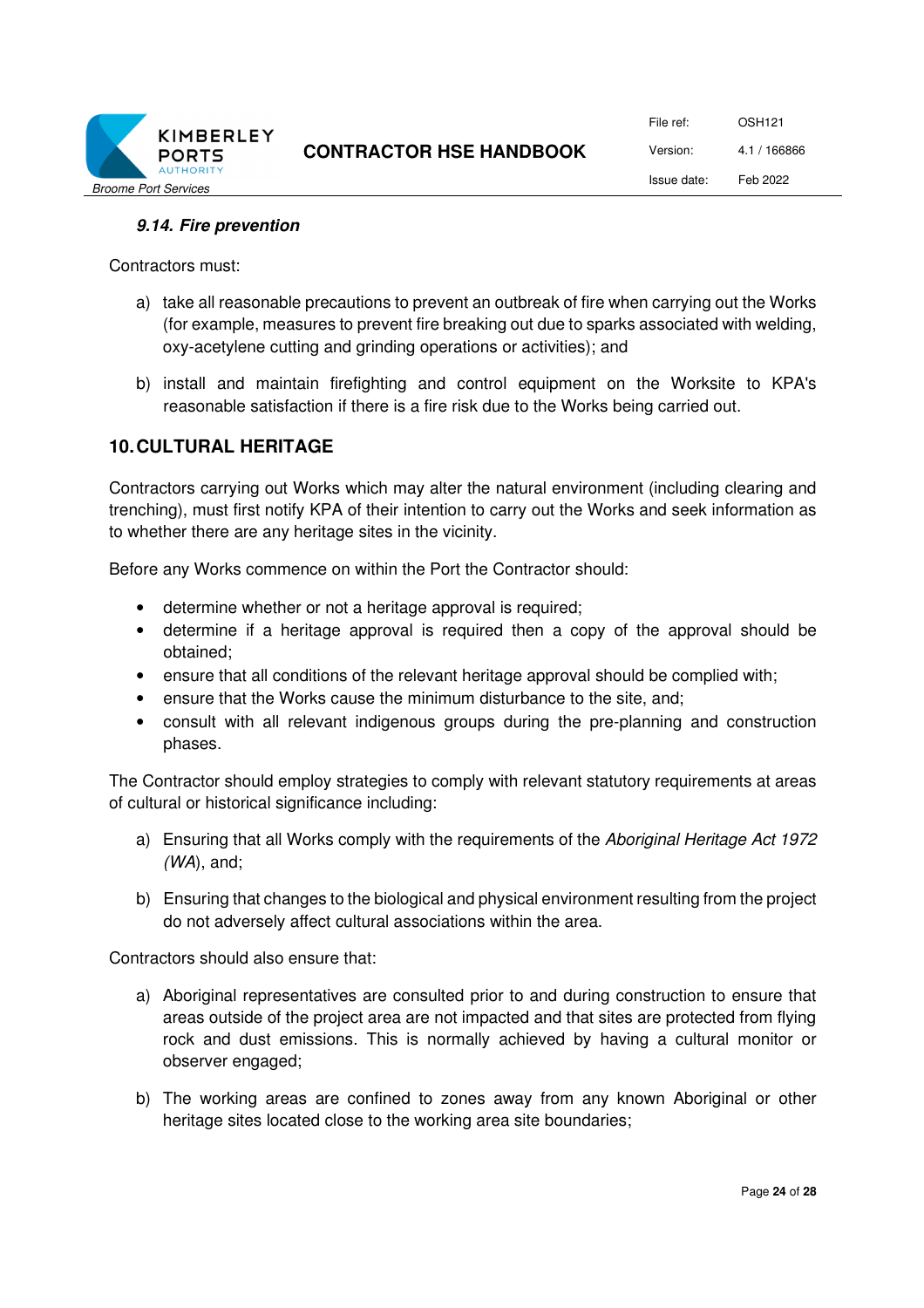

- c) Rock-ballast and other materials will be stored away from any known Aboriginal or other heritage site;
- d) Access roads will be routed to avoid Aboriginal heritage sites, and;
- e) Any new Aboriginal heritage sites or potential sites are reported immediately to KPA. The Contractor's site supervisor will then ensure that all Works within the immediate vicinity of the site is ceased until the appropriate people are notified in accordance with the requirements of the Aboriginal Heritage Act.

The Contractor's site supervisor will at all times ensure that all employees and sub-contractors are made aware of sensitive Aboriginal heritage sites within the project area and ensure that all activity avoids such areas.

## **11. RADIO COMMUNICATIONS PROCEDURE**

Where a Contractor may be using a vessel in carrying out the Works, for the purpose of receiving communications from the Harbourmaster, the Contractor must:

- a) when the vessel is approaching the Port maintain a listening watch on VHF Radio Channel 16 (156.8 MHz); or
- b) When the vessel is in the Port maintain a listening watch on VHF Radio Channel 14 (156.70 MHz).

VHF Radio Channel 16 is an internationally recognised Emergency calling frequency and KPA expects all masters of vessels in need of emergency assistance to make their initial call on this channel. VHF 16 is continuously monitored by all vessels for emergency calls and is monitored by KPA during working hours.

The Harbourmaster can approve the use of specific VHF working channels for construction operations.

#### **12. COMPLIANCE**

Contractors are subject to KPA audit, however, to meet KPA's statutory responsibilities within the Port, the Chief Executive Officer reserves the right to request an independent audit of the Contractor's activities, for which all associated costs will be covered by the Contractor.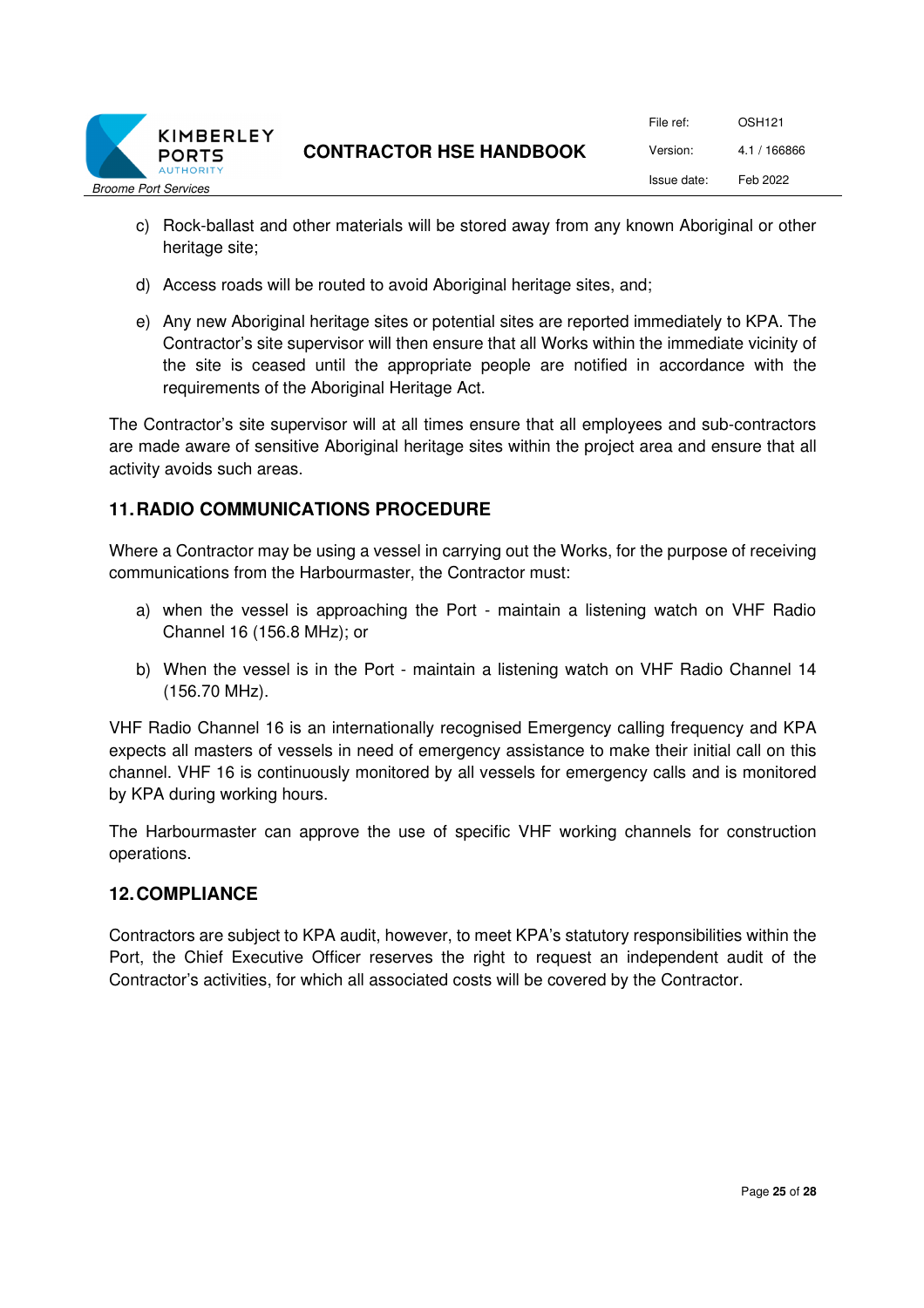

File ref: OSH121 Version: 4.1 / 166866 Issue date: Feb 2022

# **APPENDIX A – KPA POLICIES AND PROCEDURES**

The following is a complete list of internal KPA policies, procedures and SOP's.

- a) OSH034 Crane Operating Procedures
- b) OSH035 Hazardous Substances & Chemicals Handling & Storage
- c) OSH038 Equipment Testing, Inspection and Maintenance
- d) OSH040 Forklift Operations
- e) OSH041 Isolation and Tag Out Procedure
- f) OSH042 Lifting Equipment
- g) OSH045 Workbox Operations
- h) OSH046 Manual Handling Procedures
- i) OSH047 Permit to Work System
- j) OSH049 Safety Harness Use and Care
- k) OSH051 Underdeck Trolley
- l) OSH055 Personal Protective Equipment
- m) OSH056 Housekeeping & Rubbish Skips
- n) OSH057 Fatigue Management
- o) OSH064 Working at Heights Over The Side
- p) OSH075 Ammonium Nitrate Handling
- q) OSH081 Incident Reporting Investigation Procedures
- r) OSH094 Alcohol & Other Drug Procedure
- s) OSH103 Truck Loading and Unloading Operations
- t) OSH120 Dogman Operations

and the KPA *'Ports Standards and Procedures'* and when appropriate the KPA *'Port and Terminal Handbook'.*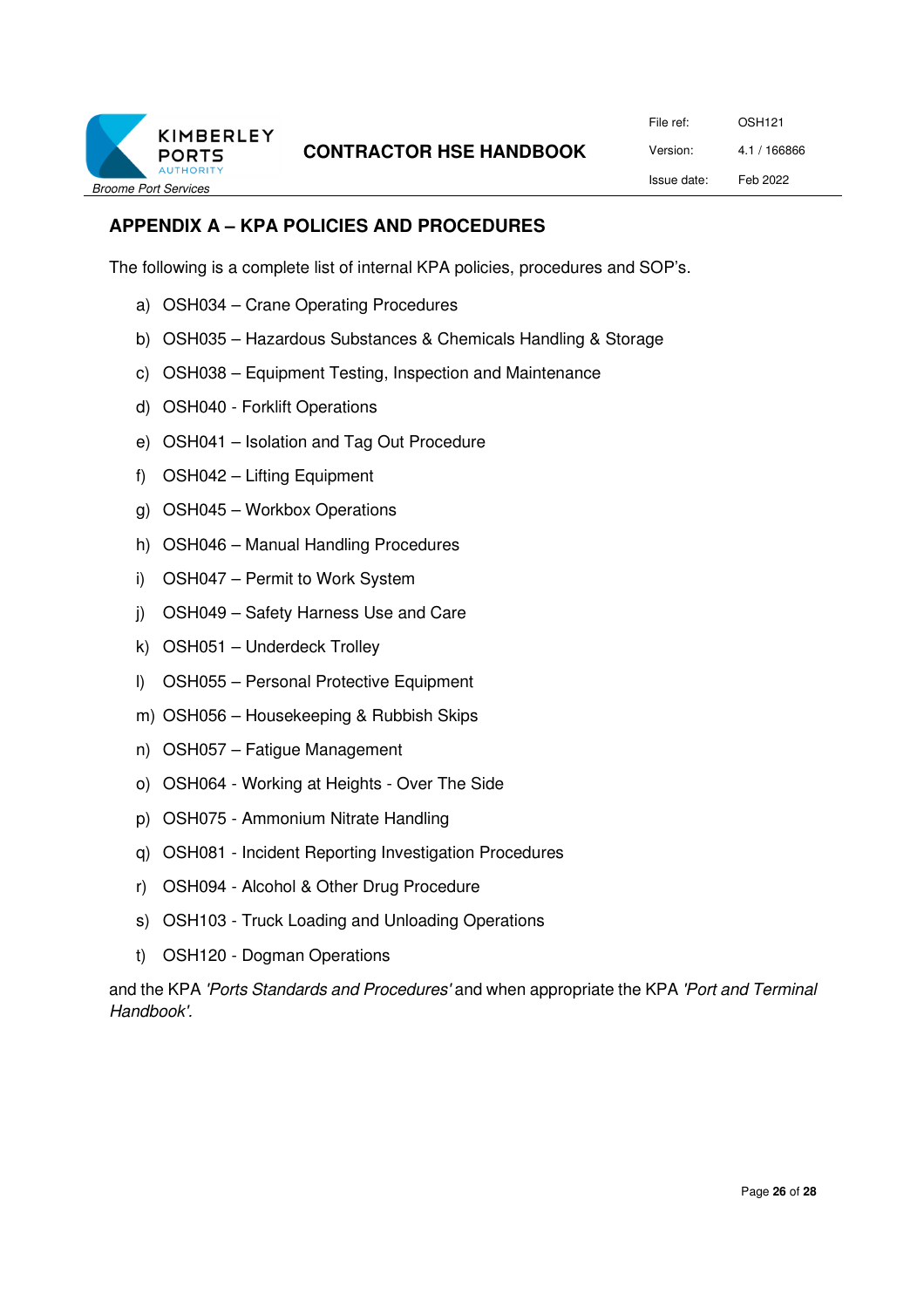

| File ref:   | OSH <sub>121</sub> |
|-------------|--------------------|
| Version:    | 4.1 / 166866       |
| Issue date: | Feb 2022           |

#### **APPENDIX B – WHARF DIAGRAM**



.<br>Copyright<br>This discrem including out not limited to all logos, graphics and text remains the property of Kimberiev Ports Authority and must not be copied, modified, altered, amended or transferred without the express wri